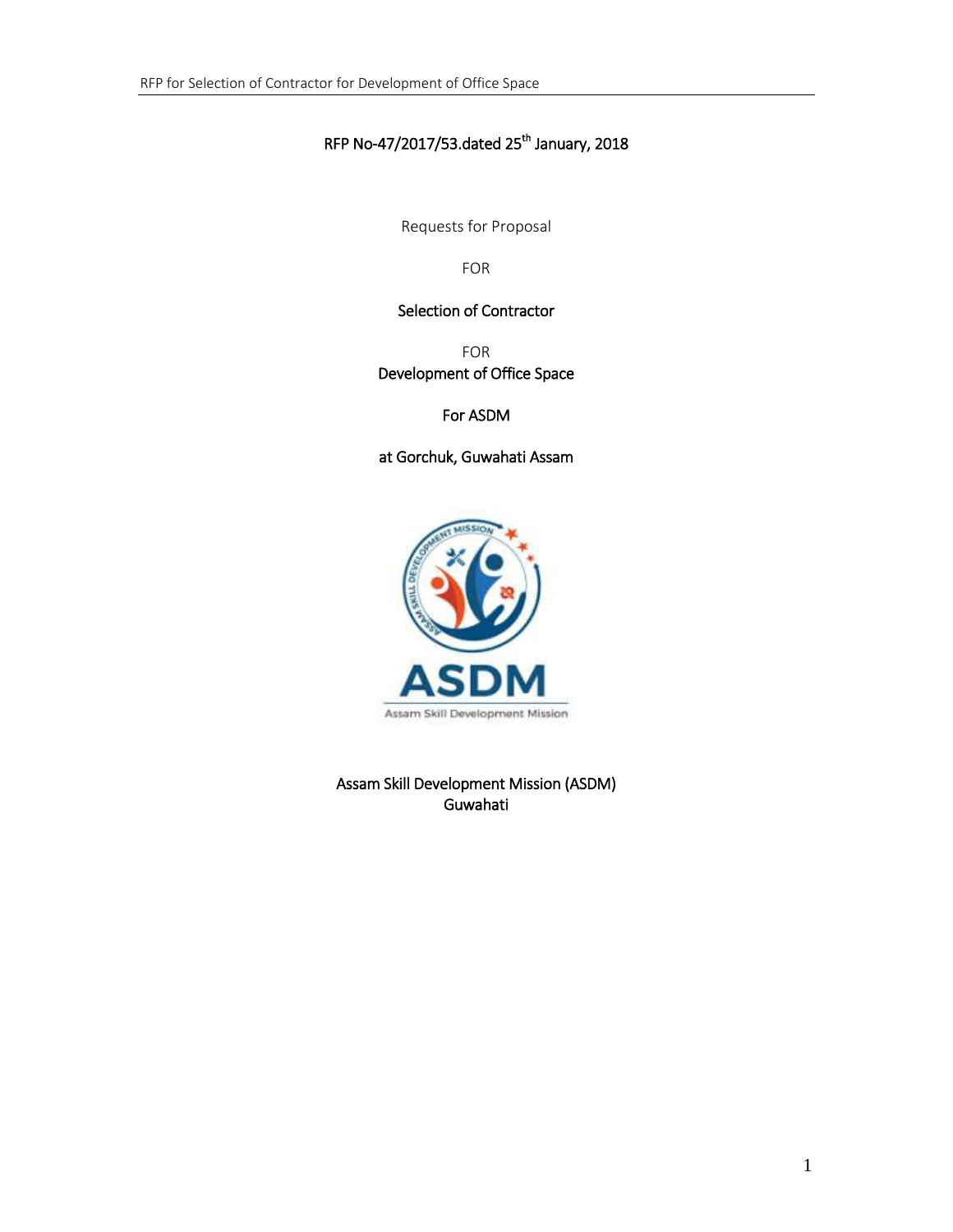## Affix Court Fee Stamp of Rs. 8.25/- here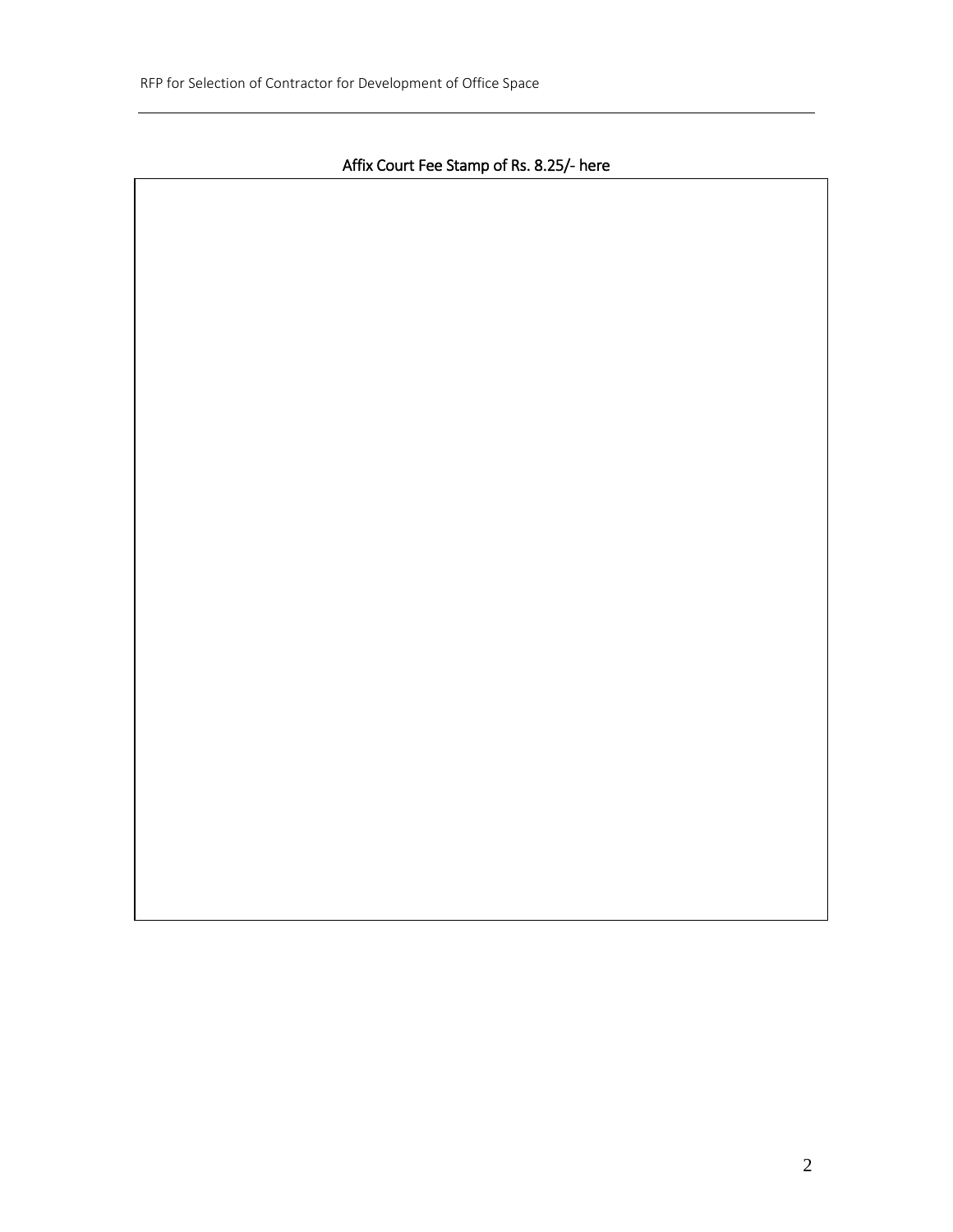# Table of Contents

| 1. |                                                                                                                             |  |
|----|-----------------------------------------------------------------------------------------------------------------------------|--|
| 2. |                                                                                                                             |  |
|    | 1.1<br>1.2<br>1.3<br>1.3.1<br>1.4<br>1.5<br>1.6                                                                             |  |
| 3. |                                                                                                                             |  |
| 4. |                                                                                                                             |  |
|    | 1.1<br>1.2                                                                                                                  |  |
| 5. |                                                                                                                             |  |
| 6. | 5.1<br>5.2<br>5.3<br>5.4<br>5.5<br>5.6<br>5.7<br>5.8<br>5.9.<br>5.10.<br>5.11.<br>5.12.<br>5.13.<br>5.14.<br>5.15.<br>5.16. |  |
|    | 6.1.<br>6.2.<br>6.3.<br>6.4.<br>6.5.<br>6.6.<br>6.7.<br>6.8.<br>6.9.<br>6.10.<br>6.11.                                      |  |
| 7. |                                                                                                                             |  |
|    | 7.2.                                                                                                                        |  |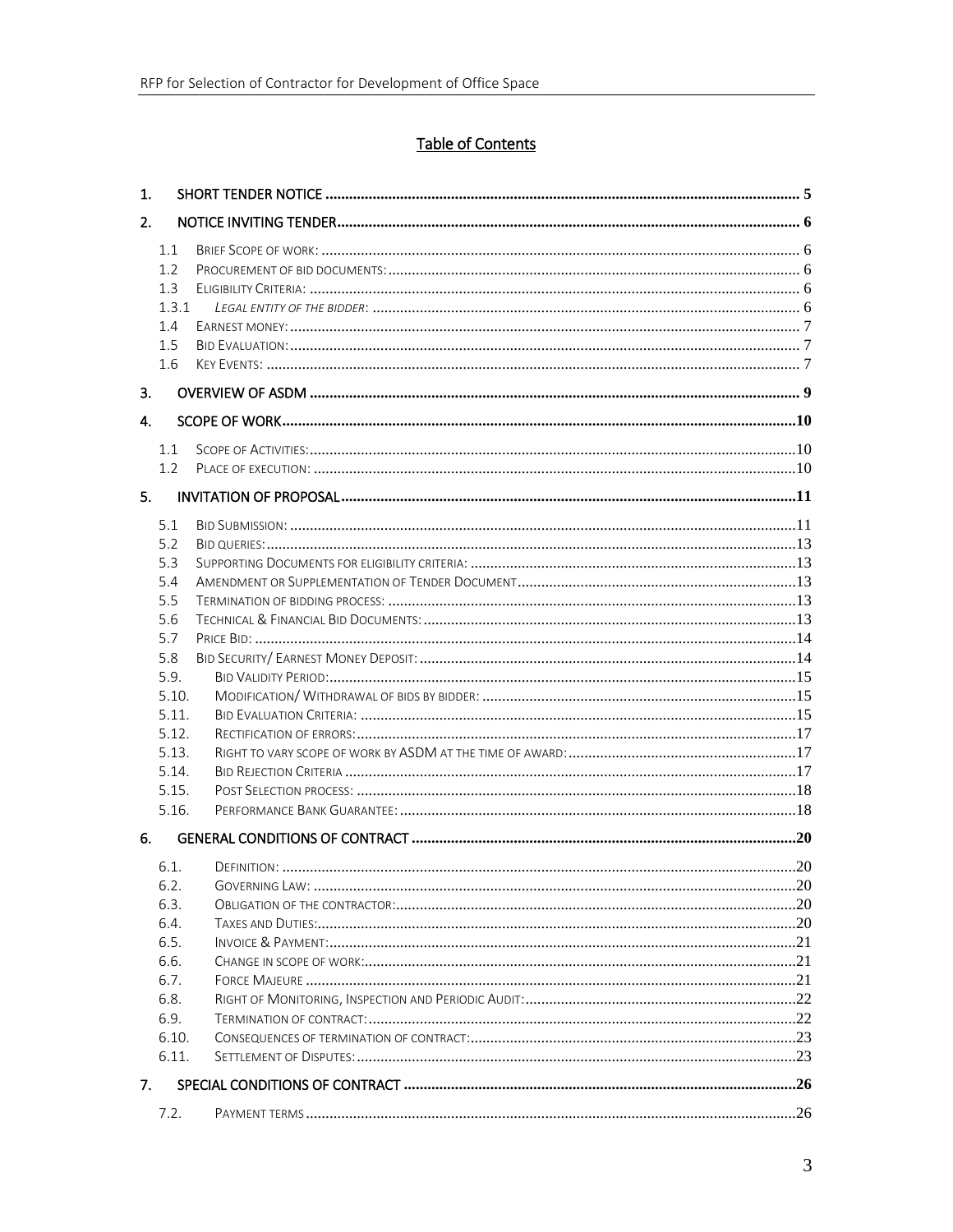| 7.3.<br>7.4. |                                                                                                                                                                                              |  |
|--------------|----------------------------------------------------------------------------------------------------------------------------------------------------------------------------------------------|--|
|              |                                                                                                                                                                                              |  |
|              |                                                                                                                                                                                              |  |
|              |                                                                                                                                                                                              |  |
|              |                                                                                                                                                                                              |  |
|              |                                                                                                                                                                                              |  |
|              |                                                                                                                                                                                              |  |
|              |                                                                                                                                                                                              |  |
|              |                                                                                                                                                                                              |  |
|              |                                                                                                                                                                                              |  |
|              |                                                                                                                                                                                              |  |
| DEFINED.     | ANNEXURE 8E: AUDIO, VIDEO & VIDEO CONFERENCING SYSTEMS & ACOUSTIC CONTROL ERROR! BOOKMARK NOT<br>ANNEXURE 8F: DATA & VOICE CONNECTIVITY & FIRE DETECTION <b>ERROR! BOOKMARK NOT DEFINED.</b> |  |
|              |                                                                                                                                                                                              |  |
|              |                                                                                                                                                                                              |  |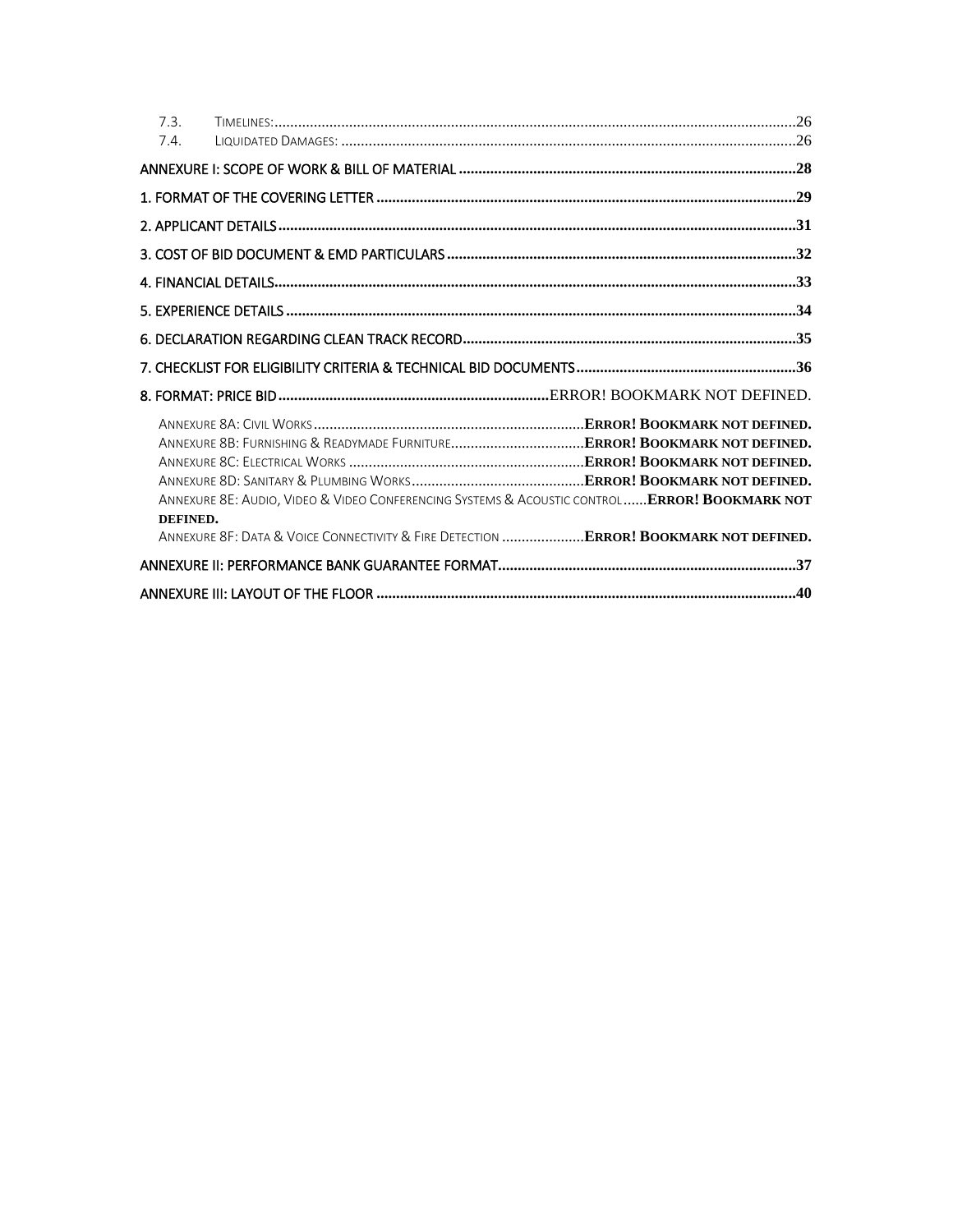# 1. SHORT TENDER NOTICE

## <span id="page-4-0"></span>Assam Skill Development Mission (ASDM) Nayantara Building, 5<sup>th</sup> floor, Six Mile, Guwahati – 781022

#### Tender No.: 47/2017/53

#### <sup>th</sup> Jan, 2018

Sealed Tenders are invited from Govt. registered, Class I A & B contractors having adequate experience in Works contract of office interiors, to undertake the development of office interiors for ASDM, at Gorchuk, Guwahati.

Submission of bid shall be through e-procurement portal [https://assamtenders.gov.in.](https://assamtenders.gov.in/) and also through hard copy at ASDM office.(Technical Bid only).Financial Bid to be submitted online on above portal.

Further details and subsequent communication may be seen at [https://assamtenders.gov.in](https://assamtenders.gov.in/) and www.asdm.assam.gov.in

The last date for submission of bids is  $7^{\text{th}}$  February, 2018 till 2 PM.

 Sd/- Mission Director Assam Skill Development Mission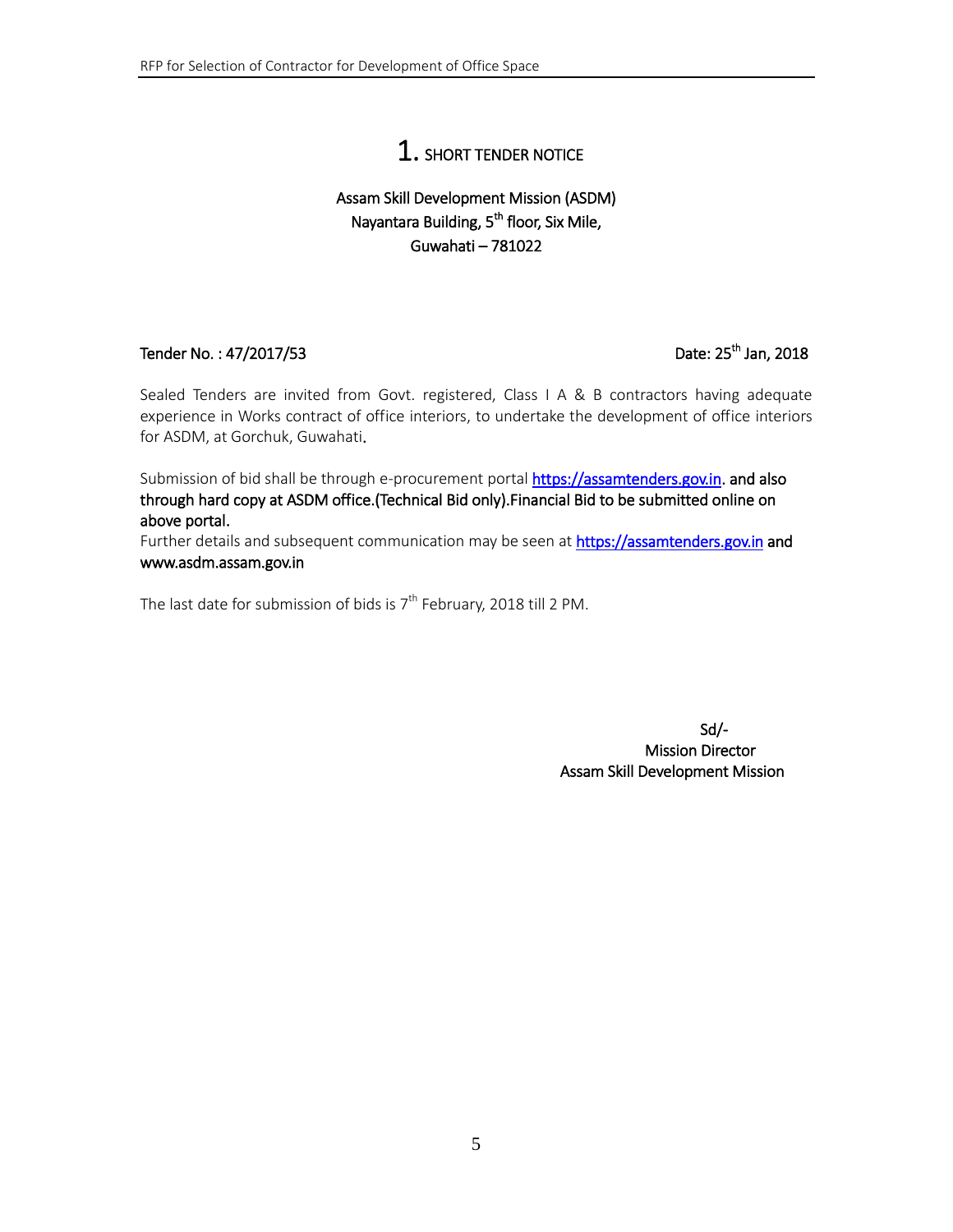# 2. NOTICE INVITING TENDER

### Assam Skill Development Mission (ASDM) Nayantara Building, 5<sup>th</sup> floor, Six Mile, Guwahati – 781022

#### <span id="page-5-0"></span>Tender No.: 47/2017/53

#### <sup>th</sup> January, 2018

Assam Skill Development Mission (ASDM) invites sealed tender from Govt registered, Class I A & B contractors, having adequate experience in Works contract of office interiors, to undertake the development of office space for ASDM, at Gorchuk, Guwahati.

Submission of bid shall be through e-procurement portal www.assamtenders.gov.in.

The detailed scope of work and qualifying criteria of the bidder are specified below:

#### <span id="page-5-1"></span>1.1 Brief Scope of work:

The detailed scope of work is mentioned in Annexure I and detailed in Annexure 8A to 8F.

#### <span id="page-5-2"></span>1.2 Procurement of bid documents:

The bidder is required to submit a demand draft/ Banker's Cheque of Rs. 10,000/- (Rupees Ten thousand) only towards the cost of non-refundable tender fee of this Bid document, from a Scheduled bank, in favour of "Assam Skill Development Mission" payable at Guwahati. The Tender document fee in any other form shall not be entertained.

The detailed Tender Document, once purchased, cannot be returned, resold, transferred, or reassigned; and there shall not lay any claim on ASDM for refund of tender fee, payment of expenses incurred etc. and ASDM shall not be responsible in any way for any damage, loss etc., consequential or otherwise.

#### <span id="page-5-3"></span>1.3 Eligibility Criteria:

#### <span id="page-5-4"></span>1.3.1 *Legal entity of the bidder*:

The bid is open to any one of the following:

- i. Companies that are incorporated in India
- ii. Partnership firm, including Limited Liability Partnerships
- iii. Sole Proprietorship firm

#### *1.3.2 Turnover & Profitability :*

- i. The Bidder must have an average annual turnover of at least Rs.1 crore (Rupees one Crore) in the last 3 financial years 2016-17, 2015-16, 2014-15.
- ii. The Bidder should have a positive net worth in each of the last 3 financial years 2016- 17, 2015-16, 2014-15

#### *1.3.3 Experience:*

i. The bidder should have done 3 similar nature of works with work order value of at least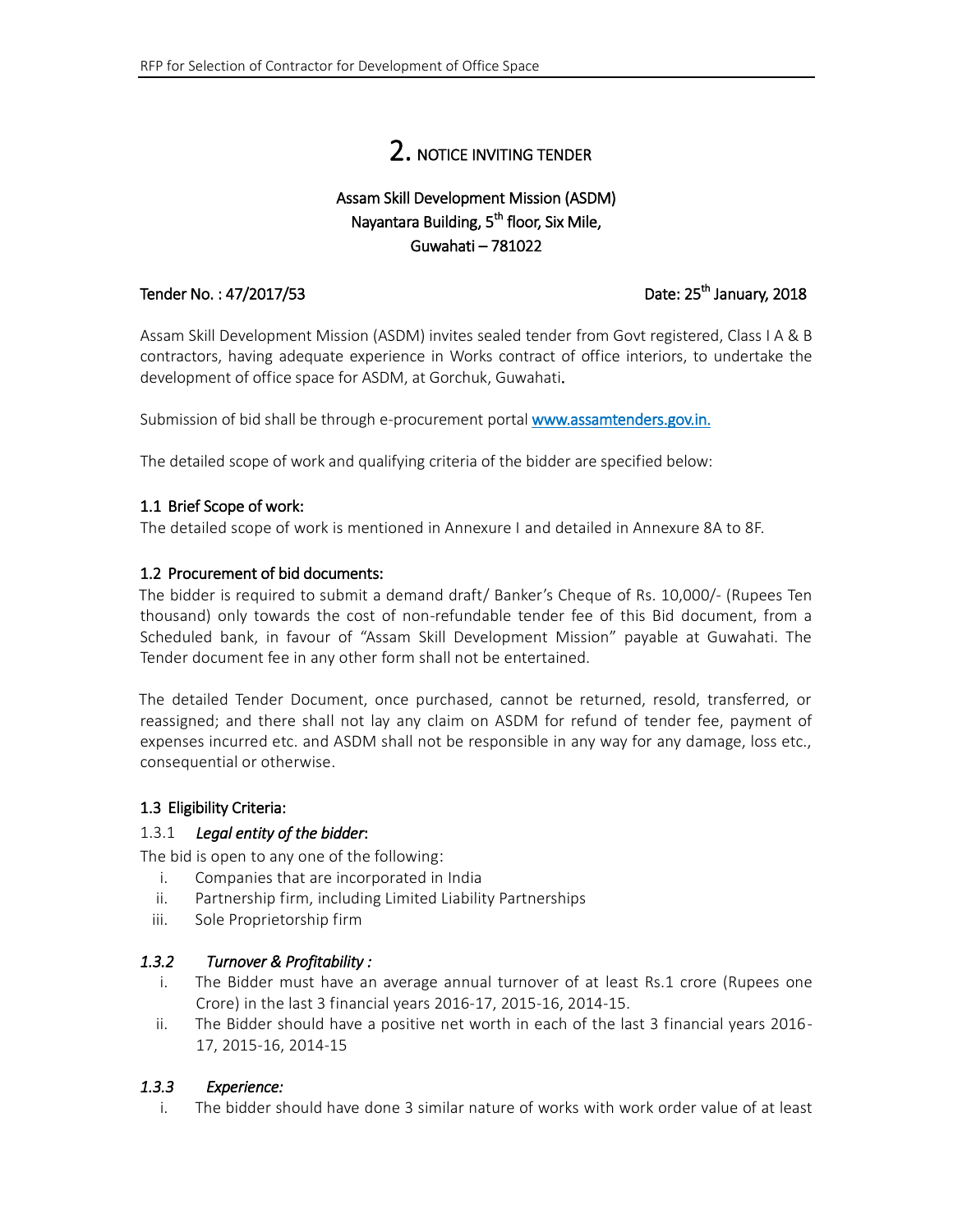Rs. 40 lakhs in last 3 financial years or,

- ii. The bidder should have done 2 similar nature of works with Work Order of at least Rs.80 lakhs in last 3 financial years or,
- iii. The bidder should have done 1 similar nature of works with Work Order of at least Rs. 1.20 crores in last 3 financial years.

#### *1.3.4 Registration & licenses*

- i. The bidder must have an office in Guwahati. Trade license needs to be provided as proof of the same.
- ii. The bidder has to submit documentary proof of PAN and GST.

#### *1.3.5 General criteria*

- i. The bidder should not have been blacklisted by any institution of the Central or State government on ground of involvement of the bidder in corrupt or fraudulent practices or any other matter, since 1st of April, 2014.
- ii. The Bidder should be empanelled with State PWD/ CPWD/ Railways

#### <span id="page-6-0"></span>1.4 Earnest money:

The bid document must be accompanied by the Earnest Money Deposit of Rs 3,00,000/- (Rupees Three lacs) only in the form of a demand draft/ Banker's Cheque, in favor of "Assam Skill Development Mission" payable at Guwahati.

#### <span id="page-6-1"></span>1.5 Bid Evaluation:

The bidder will have to score at least 60 as Technical Score to qualify for the commercial bid opening. The Technical and Financial scores will be given a weightage of 60:40. The bidder scoring the highest score will be awarded the contract

<span id="page-6-2"></span>

|  |  | 1.6 Key Events: |
|--|--|-----------------|
|--|--|-----------------|

| S. No.         | Event                                   | Details                                      |
|----------------|-----------------------------------------|----------------------------------------------|
|                | Downloading of bid document             | To start from 26 <sup>th</sup> January, 2018 |
| $\overline{2}$ | Last date of receipt of written queries | 28th January, 2018                           |
| 3              | Date for Reply to Pre-bid queries       | 30 <sup>th</sup> January, 2018               |
| $\overline{4}$ | Last Date for Submission of online      | 7 <sup>th</sup> February, 2018 till 2 PM     |
|                | bid(Technical and Financial)            |                                              |
| 5              | Last Date for submission of hard copy   | 8 <sup>th</sup> February, 2018 till 3 pm     |
|                | (Technical Bid only)                    |                                              |
| 6              | Opening of Technical Bid                | 8 <sup>th</sup> February, 2018 at 4 PM       |
| 7              | Opening of commercial bid               | Will be intimated later                      |
| 8              | Point of Contact                        | Mr. Kunal Sutradhar                          |
|                |                                         | 91-7578007406                                |
|                |                                         | asdmkunal@gmail.com                          |

Note: The Bidder shall bear all costs associated with the preparation and submission of its bid, and ASDM will in no case be responsible or liable for these costs, regardless of the conduct or outcome of the bidding process.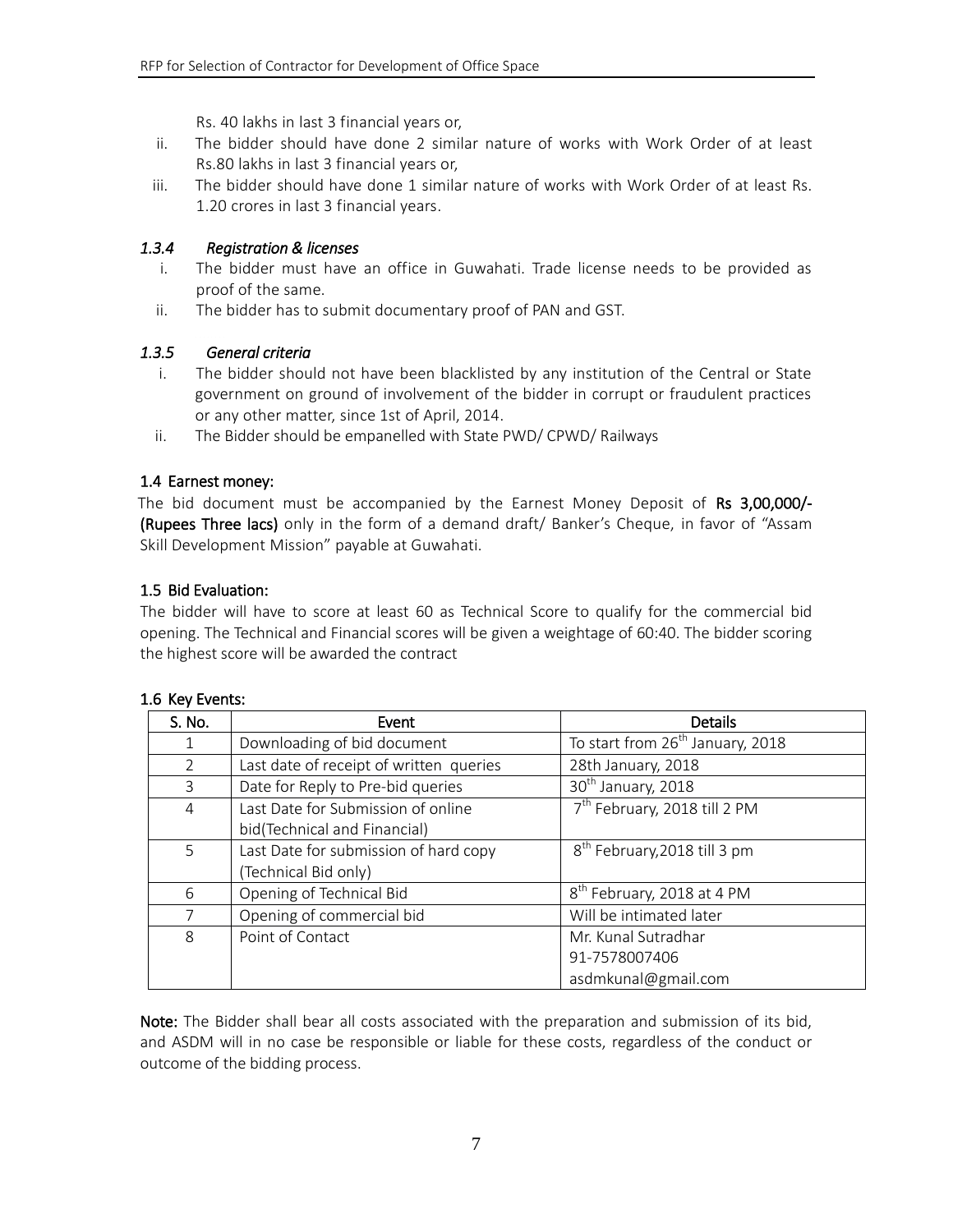#### Sd/- Mission Director Place: Guwahati Assam Skill Development Mission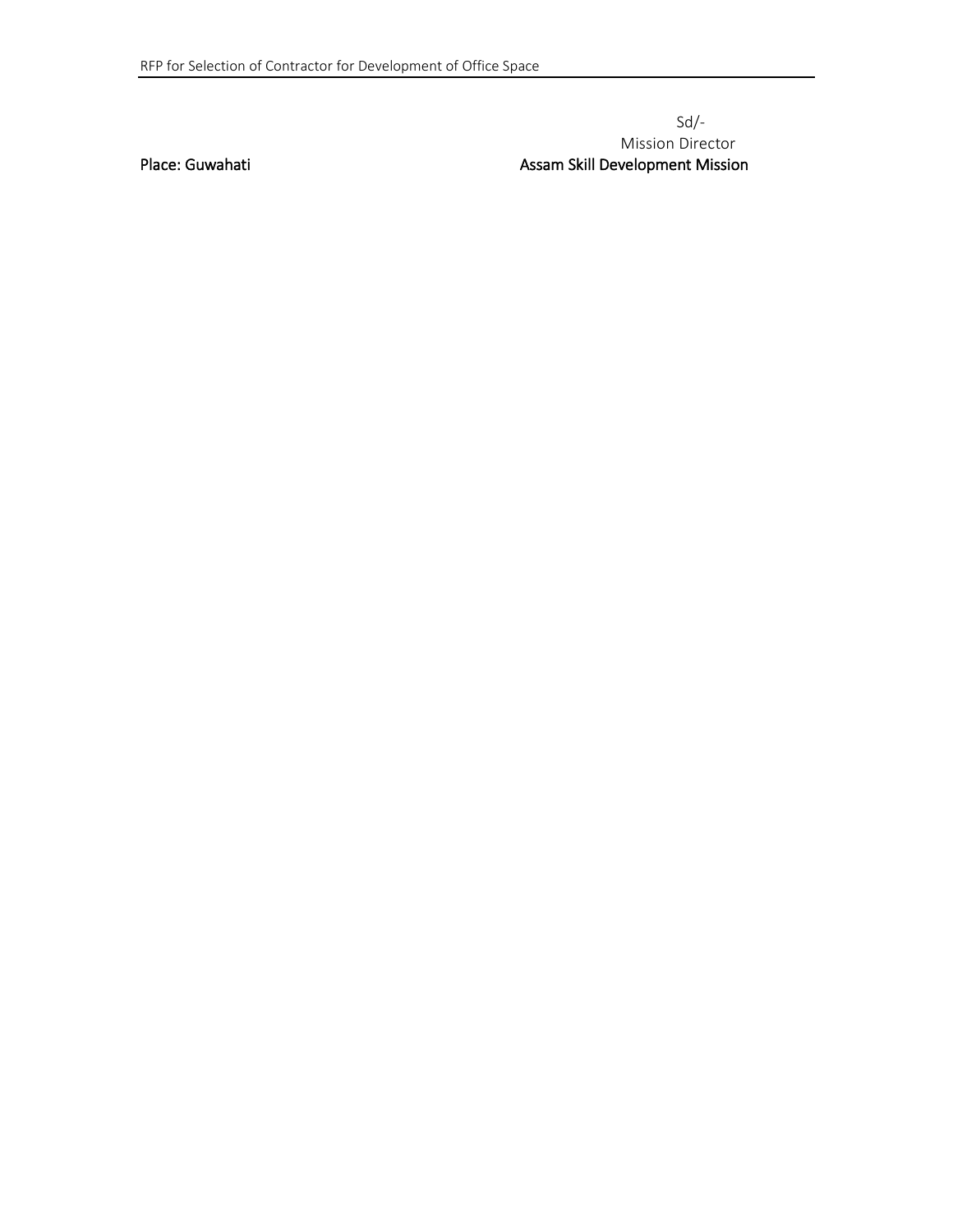# 3. OVERVIEW OF ASDM

<span id="page-8-0"></span>Assam Skill Development Mission (ASDM) was created with the vision of capacity building of unemployed youth and to deliver quality skill training leading to meaningful employment to stimulate economy of the state. The mission leads to ensure that the youth of the state must be in a position to face their counterparts in any part of the country by virtue of their hard work and their dexterity of hands through their skills.

A few major initiatives taken by the mission in achieving its objectives and reaching out to the youth in the state are:

- a. Attempt has been made to establish Pradhan Mantri Kaushal Kendra (PMKK) in every district of Assam in collaboration with NSDC in PPP mode.
- b. 9 multi skill education centers (Centre of Excellence) are envisaged to be set up across 9 districts.
- c. Special mobilization plans have been launched to give "right skill to right person".
- d. Till date, ASDM has been able to register more than 30,000 candidates through various offline and online platforms.
- e. ASDM has initiated the development of a 'one stop mobile application' to facilitate easy and navigation based access to registered, enrolled and placement of skilled individuals. This application would be utilized for linking trained candidates to jobs, candidate feedback, monitoring and tracking.
- f. Foundation stone laid for "ITI for Divyanjan" at Dibrugarh
- g. Establishing North East Skill Centre to provide technical and vocational education training across various sectors.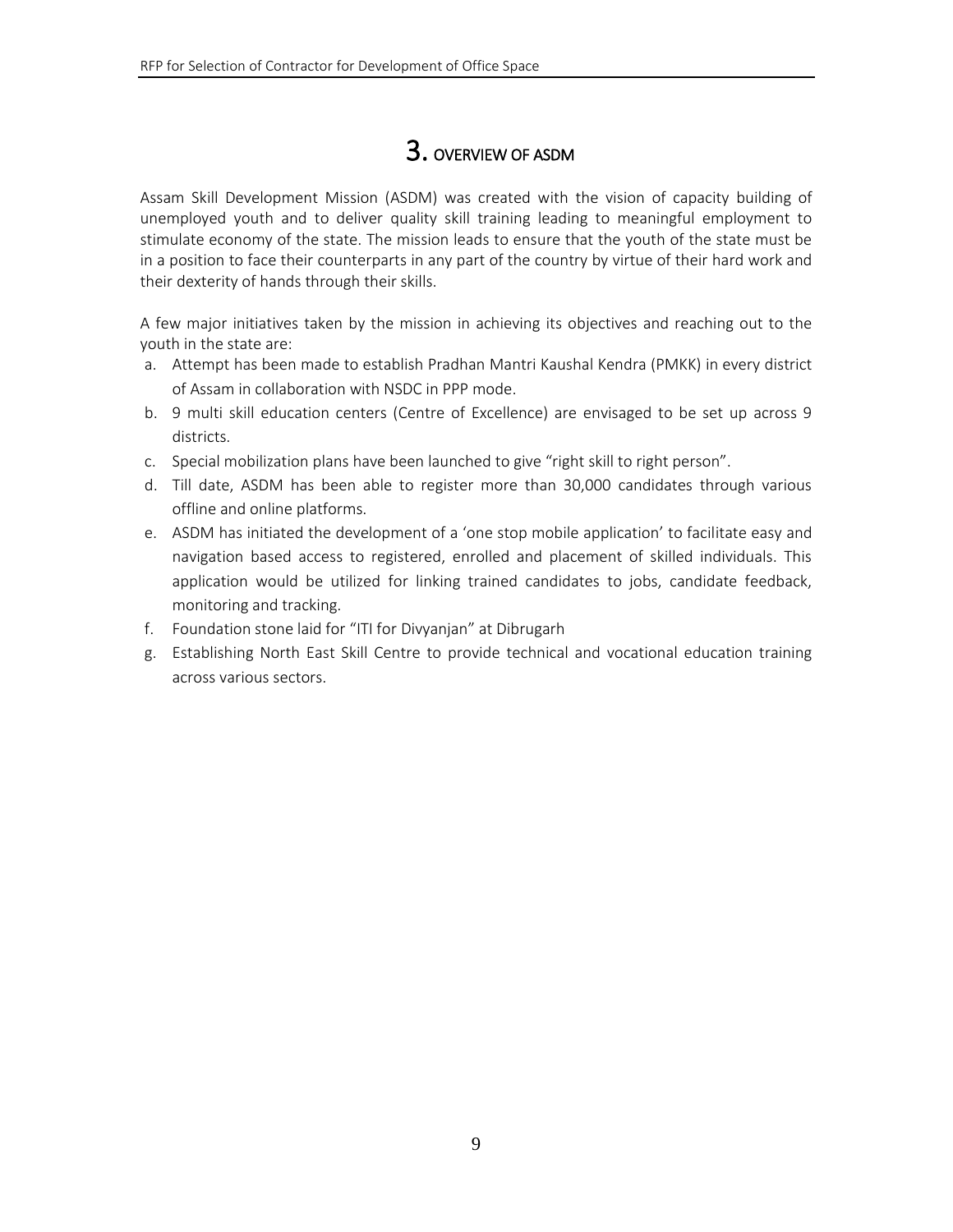# 4. SCOPE OF WORK

#### <span id="page-9-1"></span><span id="page-9-0"></span>1.1 Scope of Activities:

The Contractor shall develop the new office space, that has been taken on lease by ASDM. The built up area of the space is approx. 6000Sq. ft. The scope of activities and detailed Bill of Material is as per Annexure I.

The layout of the floor is enclosed at Annexure III.

The bidder will have to undertake complete interior work of the office including all material, labor, cartage, services etc.

<span id="page-9-2"></span>The Bidders should visit the site prior to submission of their bids.

#### 1.2 Place of execution:

The location of the office would be as follows:

5th floor, Mukand Infrastructure Pvt. Ltd., Katabari, Gorchuk, NH-37, Guwahati-32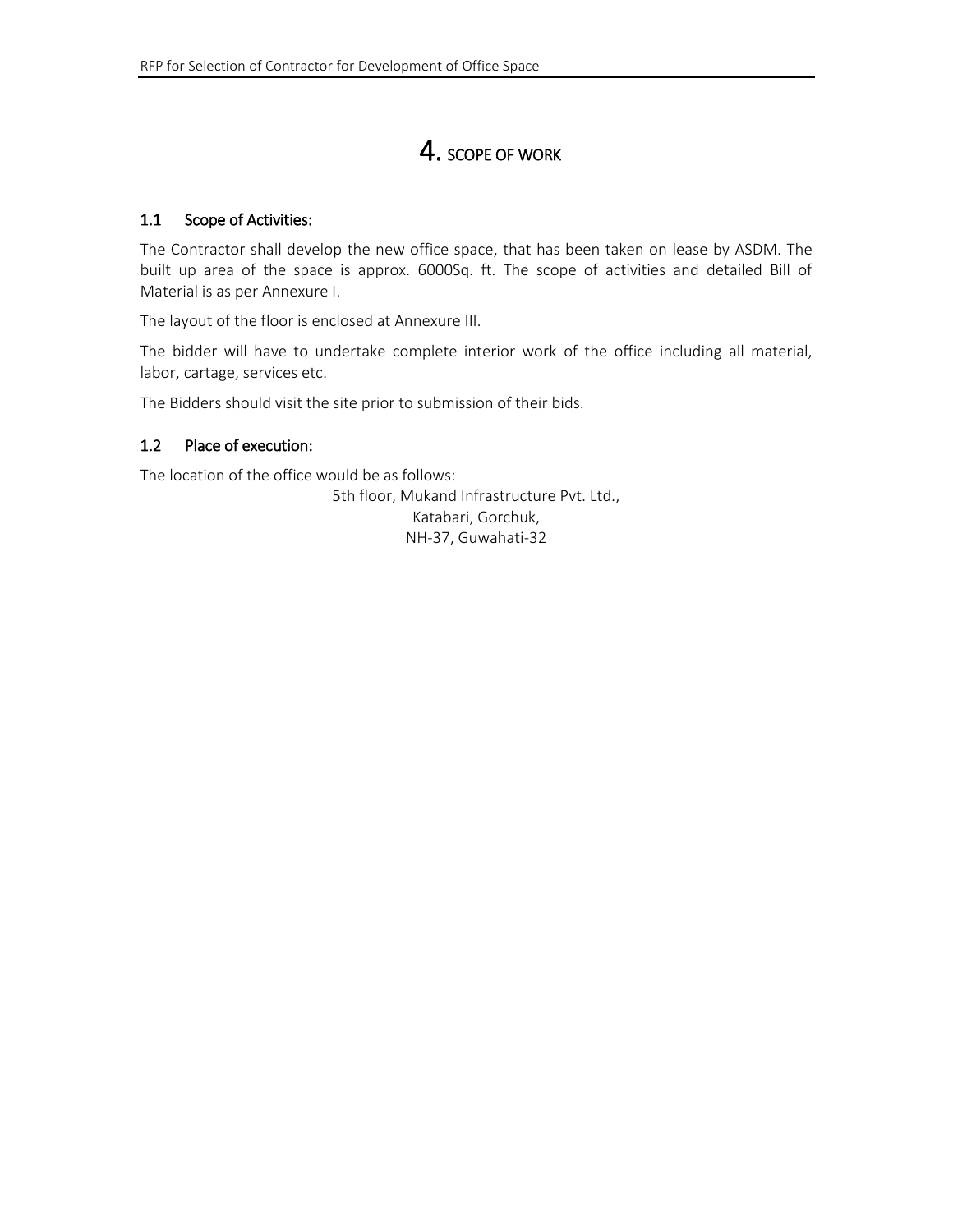# 5. INVITATION OF PROPOSAL

#### <span id="page-10-1"></span><span id="page-10-0"></span>5.1 Bid Submission:

- 5.1.1 Procedure for Bid Submission: The bidders are requested to submit the following:
	- a) Technical bid along with the Response to Pre-Qualification Criteria on e-procurement portal and hard copy as detailed in RFP document.
	- b) Financial Proposal on e-procurement portal. No hard copy of financial proposal is to be submitted.

#### 5.1.2 Instruction for online submission:

- a) Bids (Technical & Price bid) shall be submitted online on https://assamtenders.gov.in as well as hard copies as detailed below.
- a) The participating bidders in the tender should register themselves free of cost on eprocurement portal in the website https://assamtenders.gov.in
- b) Bidders can log-in to e-procurement platform in secure mode only by signing with the Digital certificates.
- c) The bidders should scan and upload the respective documents in Technical bid and Price Bid documentation as specified in the e-tendering portal. The bidders are advised to scan the relevant document with 100 DPI only to reduce the file size.
- d) Technical & Price bids are to be digitally uploaded in the e-tendering portal. Please Note that Prices should not be indicated in the Technical Proposal but should only be indicated in the Financial Proposal failing which the bid submitted shall be summarily rejected.
- e) Please Note that all the formats given has to be duly filled up submitted in the bid failing which the bid submitted shall be summarily rejected.
- f) Submission of hard copy of the financial bid shall make cause the bid to be summarily disqualified.

### 5.1.3 Instruction for Hard Copy Submission:

The bidders should submit the hardcopies (on the next day of submitting the online bid) of the following only:

- a) Signed copy of bid document as a token of acceptance of the clauses and terms & conditions of the RFP.
- b) Original Demand draft/ Bankers Cheque in respect of document fee & EMD.
- c) Letter of Authorisation in Original for the authorised signatory
- d) Format 1, 4 and 6 in original
- e) Annexure III in original
- f) Printed supporting documents viz., annual report, technical reference sheet, product leaflet etc.
- g) All these documents as mentioned above should be sealed in an envelope and to be submitted in the O/o The Mission Director, Assam Skill Development Mission, Nayantara Buildig,6 Mile, Guwahati- 781022 within the bid no., submission time & date mentioned in the bid document. The cover thus prepared should also indicate clearly the name, address, telephone number, E-mail ID and fax number of the bidder to enable the Bid to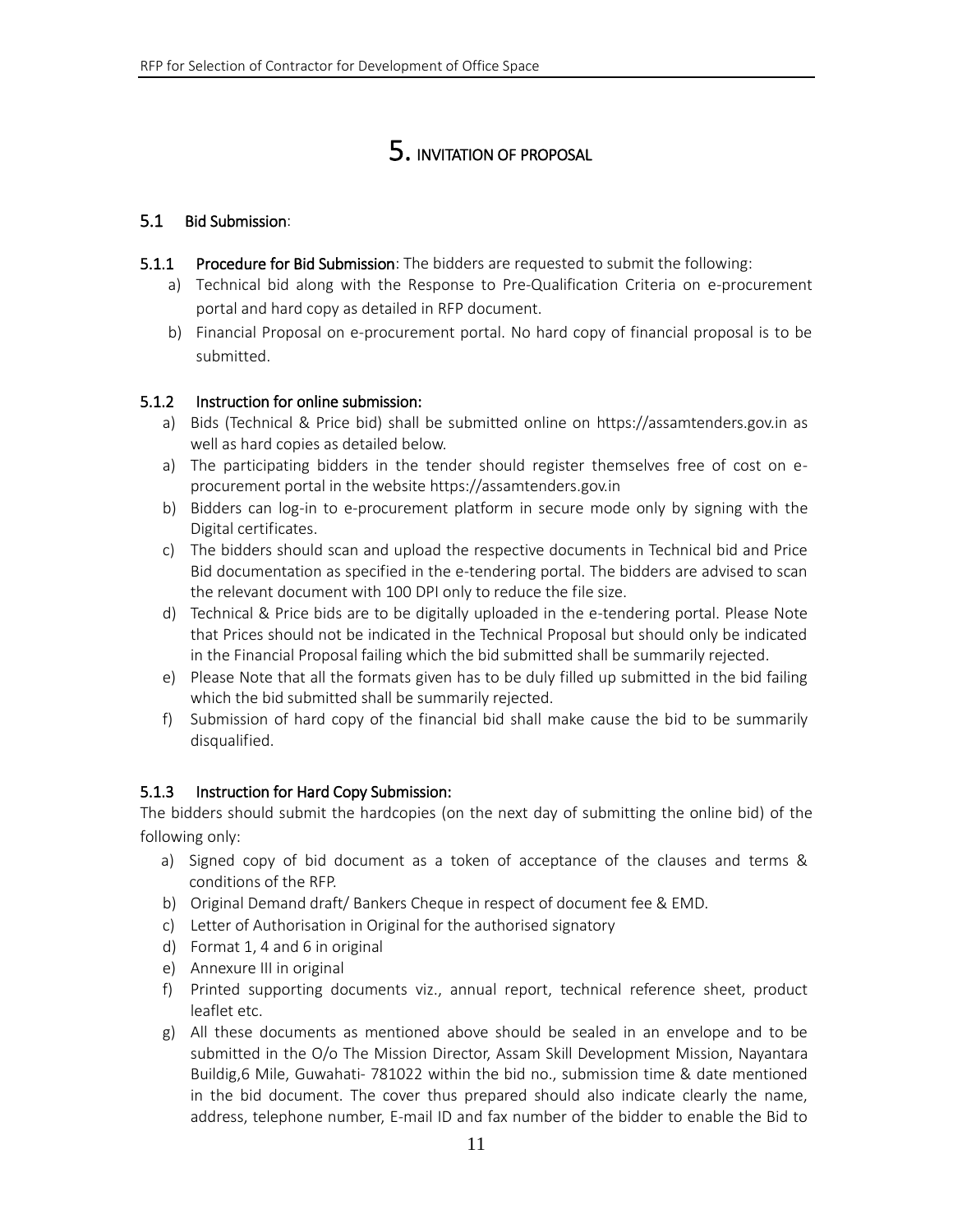be returned unopened in case it is declared "Late".

h) Only one hard copy is required to be submitted. The soft copies of the above needs to be uploaded online also.

#### 5.1.4 Other Conditions of bid submission:

- a) ASDM will not hold any risk and responsibility regulating non-visibility of the scanned and uploaded documents. If documents are not visible, the same may not be evaluated at the risk of the bidder.
- b) The Documents that are uploaded online on e-procurement portal will only be considered for Bid Evaluation.
- c) The Bidder shall bear all costs associated with the preparation and submission of its bid including cost of presentation for the purposes of clarification of the bid. ASDM, will in no case be responsible or liable for those costs, regardless of the conduct or outcome of the Tendering process.
- d) The Bids prepared by the Bidder and all correspondence and documents relating to the bids exchanged by the Bidder and ASDM, shall be written in English language, provided that any printed literature furnished by the Bidder may be written in another language so long the same is accompanied by an English translation in which case, for purposes of interpretation of the bid, the English translation shall govern.
- e) It shall be deemed that the bidders have done careful study and examination of the Tender document and has fully understood the implications.
- f) The response to the Tender should be full and complete in all respects. Failure to furnish the requisite information or submission of a proposal not substantially responsive to the Tender document in every respect will be at the bidder's risk and may result in rejection of the proposal and forfeiture of the EMD
- g) All materials submitted by the bidder shall become the property of ASDM and may be returned at its sole discretion.
- h) Failure to furnish any of the uploaded documents, certificates, will entail rejection of the bid. ASDM shall not hold any risk on account of postal delay. Similarly, if any of the certificates, documents, etc., furnished by the Bidder are found to be false / fabricated / bogus, the bidder will be disqualified, blacklisted, action will be initiated as deemed fit and the Bid Security will be forfeited.
- i) The hard copies and the soft copies submitted should be properly page numbered and appropriately flagged / tagged; and must contain the list of contents with page numbers. Any deficiency in the documentation may result in the rejection of the Bid.
- j) The bid shall contain no interlineations, erasures or overwriting except as necessary to correct errors made by the Bidder, in which case such corrections shall be signed by the person or persons signing the bid.
- k) The Tender should be signed on all the pages by the Bidder or his authorised representative and should be affixed with the bidder's Seal
- l) All outstation bids should be sent through registered post/ speed post/ courier.
- m) The proposals must be properly signed in ink as detailed below:
	- i. By the proprietor in case of a proprietary firm
	- ii. By the partner holding the Power of Attorney in case of a firm in partnership (A certified copy of the Power of Attorney shall accompany the Proposal).
	- iii. By a duly authorized person holding the Power of Attorney in case of a Limited Company or a corporation (A certified copy of the Board Resolution shall accompany the proposal).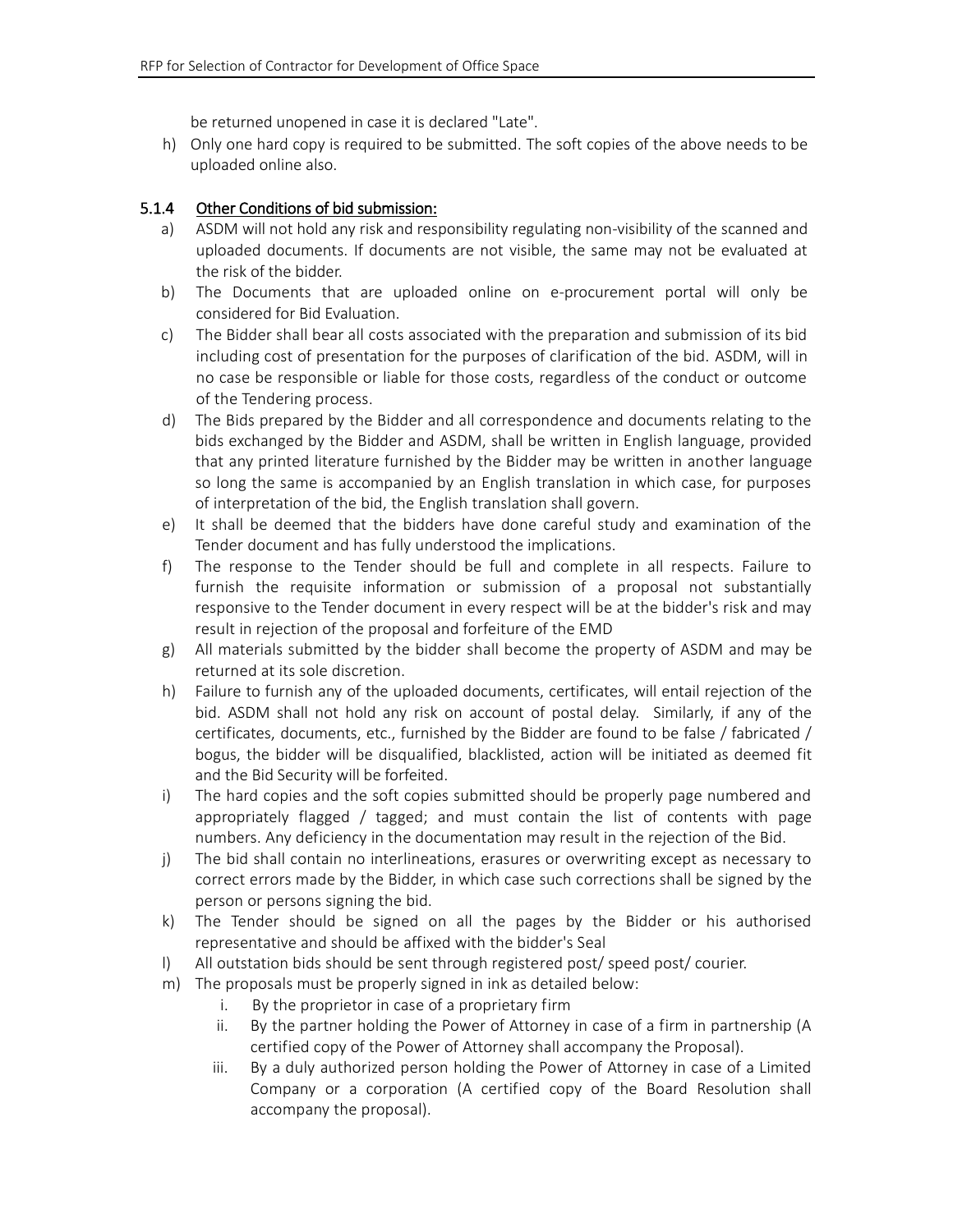## <span id="page-12-0"></span>5.2 Bid queries:

A prospective Bidder requiring any clarification on the tender document may submit their queries, in writing, to the contact person and as per schedule indicated in Notice Inviting tender. The queries must be submitted in the following format only to be considered for clarification:

| $S$ No. | Page No. | Clause No. | Subject | Query |
|---------|----------|------------|---------|-------|
|         |          |            |         |       |

ASDM will respond to all pre-bid queries on the e-procurement portal. If required, a Pre-bid meeting will be held to answer the queries.

However, ASDM makes no representation or warranty as to the completeness of the response, nor does it undertake to answer all the queries that has been raised. Queries raised after the date prescribed as the last date of pre-bid queries in the NIT, will not be answered. Individual responses will not be communicated to any bidder.

### <span id="page-12-1"></span>5.3 Supporting Documents for eligibility criteria:

The documentary evidence for the fulfilment of minimum eligibility criteria shall be as mentioned in the Annexure 7. All evidence must be submitted by the bidder along with the Technical bid, otherwise the bid is liable to be rejected. The bidder must highlight the relevant sections and flag the pages in certified copies of the documents and should necessarily mention, in reference, in the relevant document/ page/ paragraph/ section/ part thereof etc. of the original bid document.

### <span id="page-12-2"></span>5.4 Amendment or Supplementation of Tender Document

At any time before the deadline for submission of bids, ASDM may, for any reason, whether at own initiative or in response to a clarification requested by a prospective Bidder, modify the bidding document by issuing an addendum or corrigendum. All the amendments/ Corrigendum made in the document would be published in the procurement portal. All such amendments shall be binding on bidders. The bidders are also advised to visit the aforementioned portal on regular basis for checking necessary updates. ASDM reserves the rights to amend the dates mentioned in Notice Inviting Tender.

### <span id="page-12-3"></span>5.5 Termination of bidding process:

ASDM reserves the right to accept any bid and to annul the Tender process and reject all bids at any time prior to award of Contract, without thereby incurring any liability to the affected Bidders or any obligation to inform the affected Bidders of the grounds for ASDM's action. ASDM makes no commitments; either expresses or implied that this process will result in a business transaction with any bidder.

### <span id="page-12-4"></span>5.6 Technical & Financial Bid Documents:

The documents of the bid will be as follows: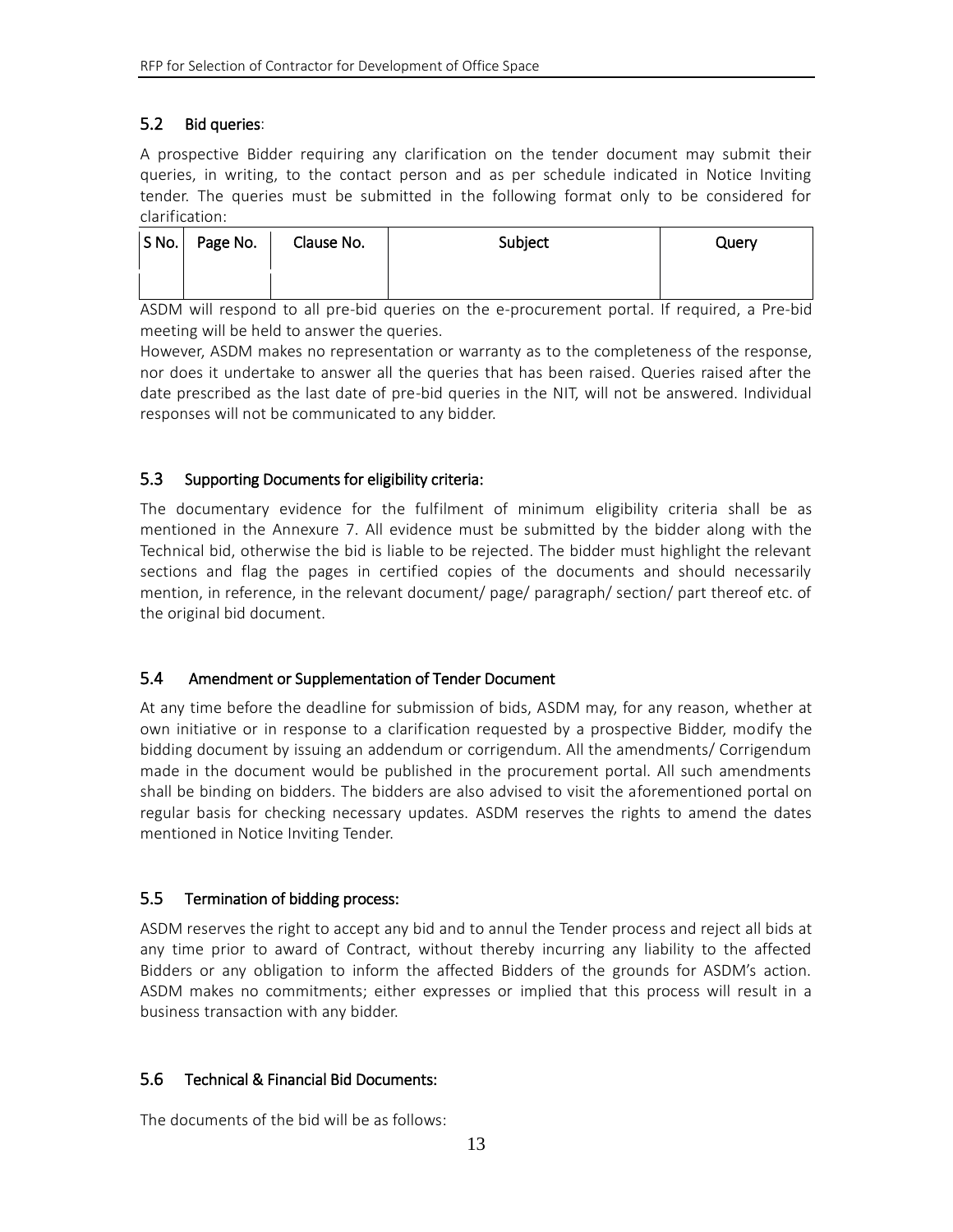a) Technical bid: The following shall be submitted as Technical bid:

i.Format 1-7 i.Tender Document Fee & Earnest Money Deposit (EMD) ii.All documents as mentioned in Annexure 7 iii.Drawing & design of the proposed layout in Annexure III iv.Brochures of product to be used in the interiors

b) Price Bid: The Price bid shall consist of Format 8.

#### <span id="page-13-0"></span>5.7 Price Bid:

The Bidder shall quote price in the prescribed format, the unit rates and total Bid Price of the material / services, it proposes to provide as per the Tender document. Prices should be shown separately for each item as detailed in Tender Documents.

- a) The Price Bid should be uploaded only in e-procurement portal; no hard copy is to be submitted
- a) The unit rate, quantity, amount should be shown separately
- b) Prices quoted in the bid must be firm and final and shall not be subject to any upward modifications, on any account whatsoever. However, ASDM reserves the right to negotiate the prices quoted in the bid to effect downward modification.
- c) Price shall be quoted for all the items mentioned in price bid.
- d) The Price bid should clearly indicate the price to be charged without any qualifications whatsoever and should include all taxes, duties, fees, levies, works contract tax and other charges as may be applicable in relation to the activities proposed to be carried out.
- e) If there is a change in the applicable taxes, ASDM reserves the right to negotiate with the Bidder.
- f) Prices in any form or by any reason before opening the Price Bid should not be revealed, failing which the offer shall be liable to be rejected.
- g) Prices shall be quoted in Indian National Rupees (INR).
- h) All payments will be subjected to tax deduction at source as applicable/required at the prevailing tax rates.
- i) It is the responsibility of the Bidder that all local/ national and international conditions and laws be factored properly while submitting the bid proposals and that no claim whatsoever including those for financial adjustment to the contract awarded under the bidding documents will be entertained by ASDM and that neither any change in the time schedule of the contract nor any financial adjustments arising thereof shall be permitted by ASDM on account of failure of the Bidder to appraise themselves of such laws and/or site conditions.
- j) The Unit Rate as mentioned in the following formats shall be used for the purpose of 'Change Order' for respective items, if any. However, based on the market trends, ASDM retains the right to negotiate this rate for future requirements.

#### <span id="page-13-1"></span>5.8 Bid Security/ Earnest Money Deposit:

- a) Amount of Bid Security (EMD): The Bidder shall furnish, as part of its bid, a bid security as mentioned in NIT.
- b) Currency of Bid Security: The bid security shall be furnished in Indian National Rupees (INR).
- c) The EMD Draft should be valid for a period of atleast 80 days from the date pf submission of bids.
- d) Requirement of Bid Security: The bid security is required to protect ASDM against the risk of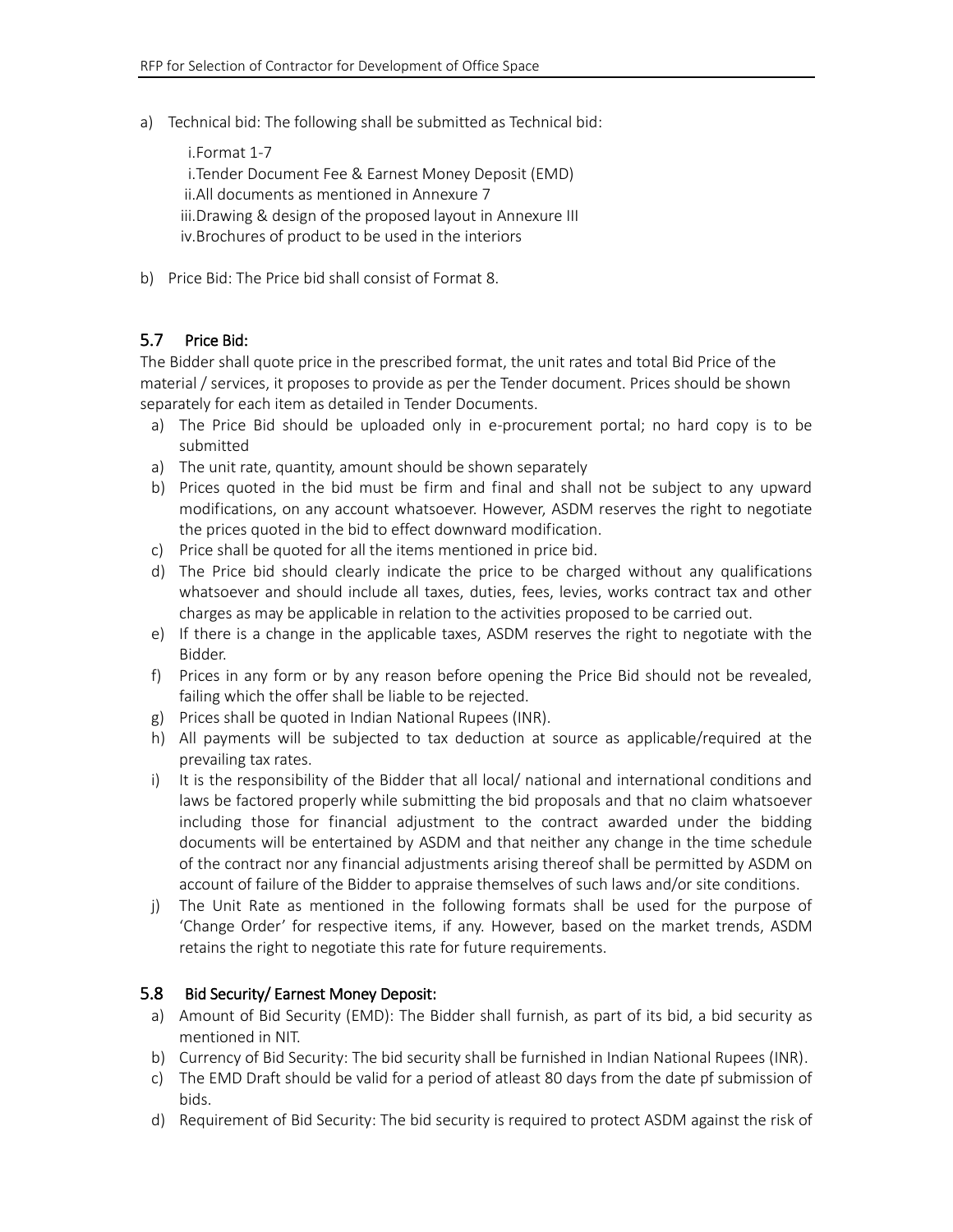Bidder's conduct, which would warrant the security's forfeiture, pursuant to Section "Forfeiture of Bid Security"

- e) Rejection of Bid: Any bid not secured in accordance with above mentioned clause, shall be rejected by ASDM as being non-responsive, without any further correspondence
- f) Discharge of Security Bid of Unsuccessful Bidder: Unsuccessful bidders' bid security will be discharged / returned within 90 days of Selection of Suitable Bidder by ASDM.
- g) Discharge of Security Bid of Successful Bidder: In case of the successful bidder(s) and supplier/(s) thereof, the Earnest Money Deposit will become refundable to the successful bidder on submission of Performance Bank Guarantee.
- h) Forfeiture of Bid Security: The Bid Security can be forfeited in the following cases:
	- i.if a Bidder withdraws its bid during the period of bid validity
	- ii.if a Bidder indulges in any such deliberate act that would jeopardize or unnecessarily delay the process of bid evaluation and finalization,
	- iii. if any information supplied by the bidder is found wrong  $/$  manipulated  $/$  hidden in the bid,
	- iv.If the bidder fails to accept the Work order duly awarded, after accepting the Letter of Intent issued by ASDM
	- v.If after accepting the Work Order, the bidder fails to adequately perform any of the obligations under the Work Order,
	- vi.If the bidder supplies material that is at variance with the material quoted
	- The decision of ASDM regarding forfeiture of the Bid Security shall be final & shall not be called upon question under any circumstances.
- i) No interest will be paid on the EMD.

#### <span id="page-14-0"></span>5.9.Bid Validity Period:

Bids shall remain valid for 180 days after the date of opening of Technical Bids prescribed by ASDM. A bid valid for a shorter period may be rejected as non-responsive.

Extension of Period of Validity: In exceptional circumstances, ASDM may request the Bidder(s) for an extension of the period of validity. The request and the responses thereto shall be made in writing (or by fax). The bidder shall be at liberty to refuse the request. In such a circumstance, it will be construed that the bidder has withdrawn his bid and will not be entitled to claim or receive any penalty/damages/ interest/charges. However, he will be entitled to return of his bid documents submitted and refund of the EMD.

#### <span id="page-14-1"></span>5.10.Modification/ Withdrawal of bids by bidder:

Modification and withdrawal of bids can be done as per the Rules of e-Procurement in the Portal.

#### <span id="page-14-2"></span>5.11.Bid Evaluation Criteria:

All evaluation process will be carried out by a Tender Evaluation Committee to be formed by ASDM for this purpose. The decision of the Tender committee shall be final and no correspondence will be entertained outside the process of negotiation by the Committee. Evaluation of the bid documents will be a 2-stage process as shown below

#### a. Evaluation of Technical Bid

At this stage, the technical bid will be opened and examined for the following:

i. Genuineness of the documents submitted towards the pre-qualification requirements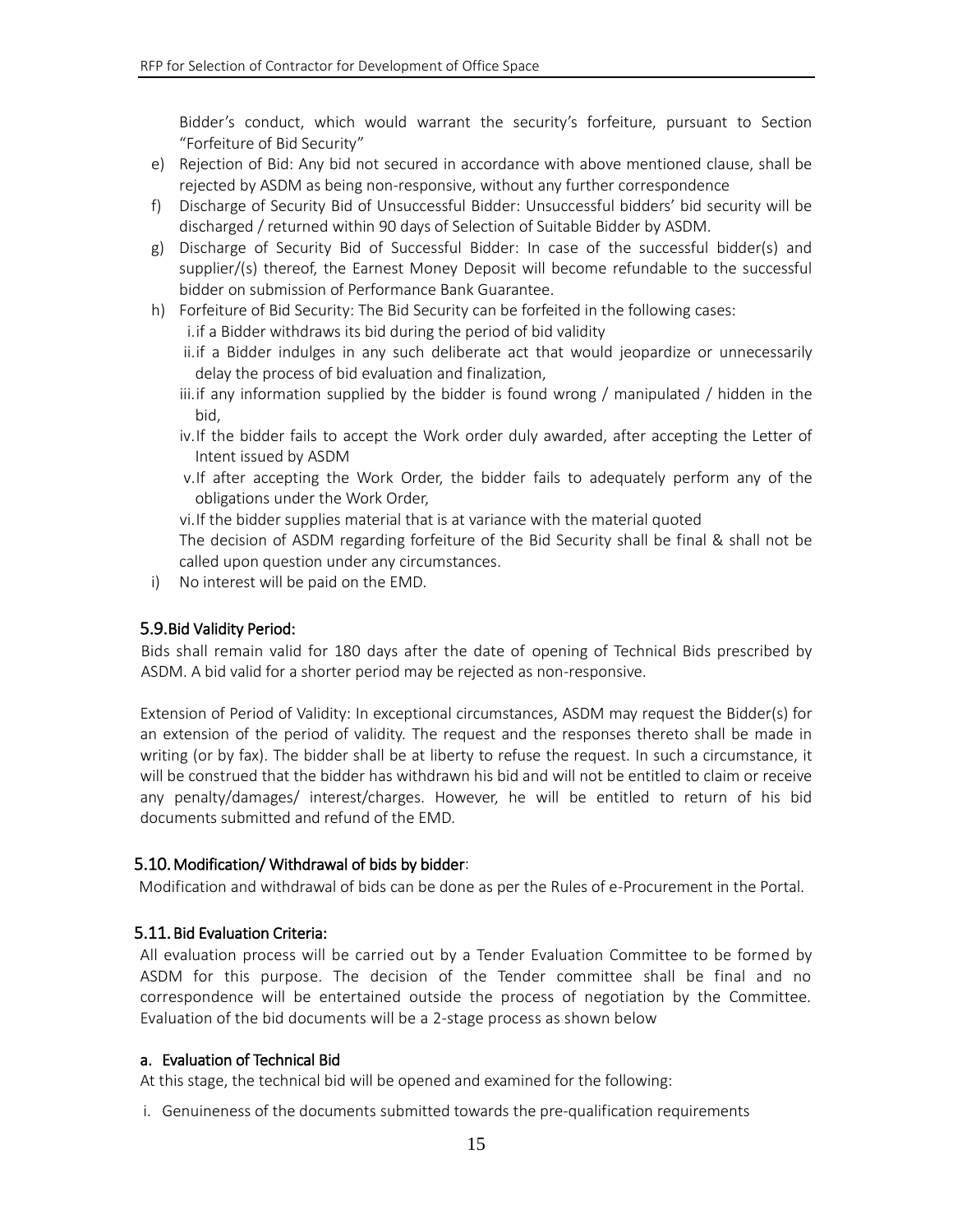- ii. Submission of EMD, Tender document fees
- iii. Whether the documents have been properly signed
- iv. The bidder will be awarded Technical marks on the basis of the following:

| S.  | Criteria                                                         | Marks                    | <b>Max Marks</b> |
|-----|------------------------------------------------------------------|--------------------------|------------------|
| No. |                                                                  |                          |                  |
| 1.  | Work Experience:<br>No. of projects completed for $6-8:20$ marks | $3-5:15$ marks           | 25 marks         |
|     | development of office interior since<br>1.1.15                   | More than 8: 25<br>marks |                  |
|     |                                                                  |                          |                  |
| 2.  | Value of Work Order:                                             | $1-3:15$ marks           | 25 marks         |
|     | No. of projects undertaken for $4-5:20$ marks                    |                          |                  |
|     | development of office interior since   More than 5: 25           |                          |                  |
|     | 1.1.15, with Work Order value                                    | marks                    |                  |
|     | exceeding Rs. 1.00 cr each                                       |                          |                  |
| 3.  | Inspection of work executed by the                               |                          | 25 marks         |
|     | bidder by ASDM                                                   |                          |                  |
| 5.  | Evaluation of the proposed design                                |                          | 25 marks         |
|     | submitted in Annexure III.                                       |                          |                  |
|     | TOTAL                                                            |                          | 100 marks        |

The bidder will have to score at least 60 as Technical Score to qualify for the commercial bid opening. Any Technical bid with score less than 60 marks will be rejected and their financial bids will not be opened.

#### b. Price bid evaluation:

The price bid for all the bidders who are technically qualified shall be opened.

The Financial Bid shall be evaluated on the Total Fees quoted by the bidder as per Format 8.

ASDM may disqualify any financial bid, if it is found that there is considerable difference in the pricing offered. Very high or very low financial bids may be considered non responsive. Such non responsive bids would not be considered further for evaluation. Rest of the bids would be called responsive and would alone be considered for further evaluation.

#### c. Award of Technical & Financial Score:

The Bidder shall be selected on the basis of Quality & Cost Based System (QCBS), whereby Technical proposal will be allotted weight age of 60% and Financial Proposal will be allotted weight age of 40%.

- i. The proposals will be awarded Technical Marks on the basis of Technical Evaluation Criteria in clause 5.11.a.iv.
- ii. The bidder with the highest Technical Score will be awarded a marks of 100. All other bidders will be awarded marks proportionately.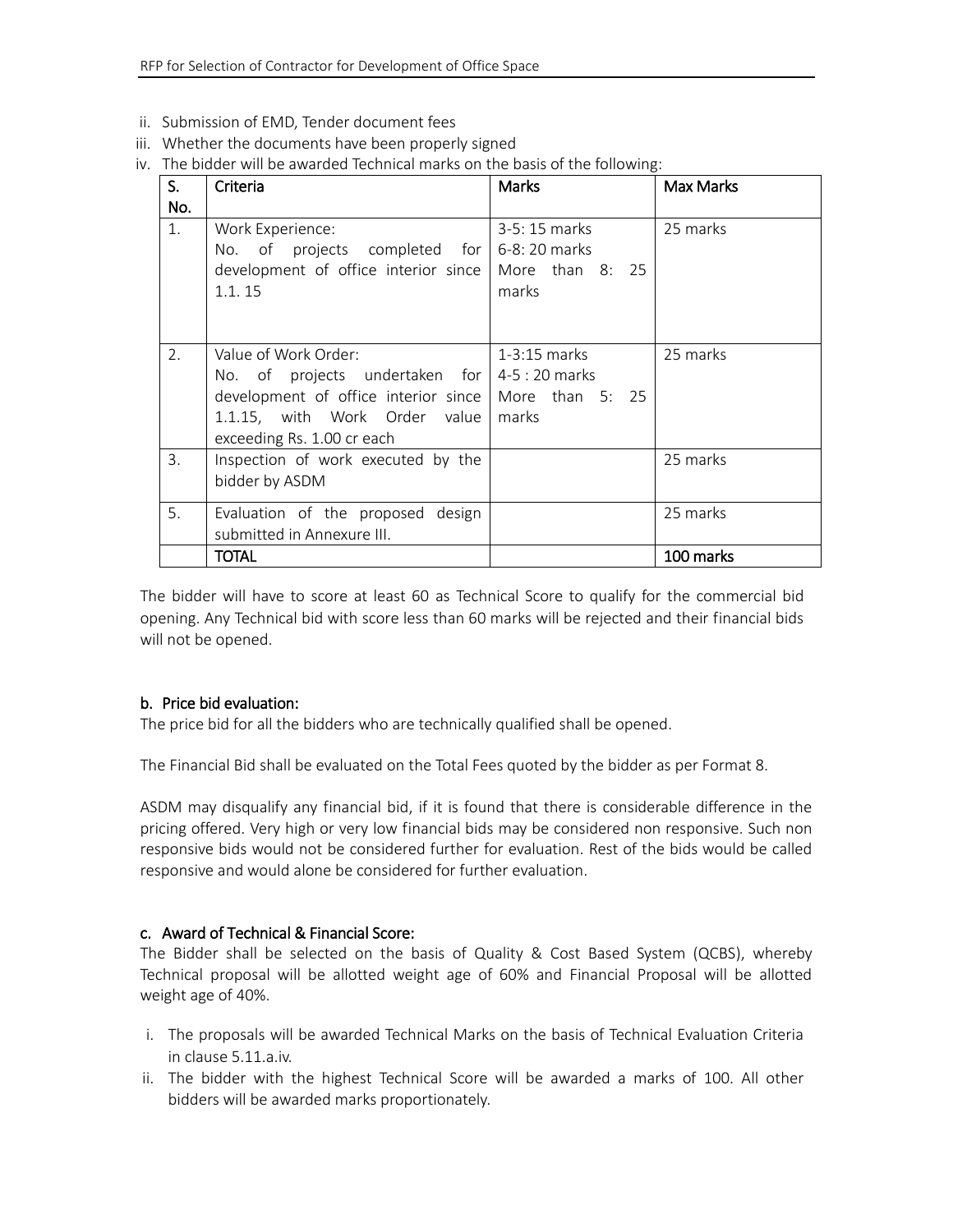iii. The formula for determining the Technical score (T) of all other Proposals is calculated as following:

 $T = 100 \times Tn$  Tm in which T is the Technical score, "Tm" is the highest Technical score, and "Tn " is the technical marks of the proposal under consideration

- iv. The proposal with the lowest price bid shall be given a financial score of 100 and the other proposals shall be given financial scores that are inversely proportionate to their bid.
- v. The formula for determining the financial score (P) of all other Proposals is calculated as following:

 $P = 100 \times Fm/Fn$  in which P is the financial score, "Fm" is the lowest price, and Fn" is the price of the proposal under consideration

- vi. The weights given to the Technical (T) and Financial (P) Proposals are 60 and 40 respectively
- vii. Proposals are ranked according to their combined Technical (T) and Financial (P) scores using the weights as follows:-  $S = T \times 60\% + P \times 40\%$
- viii. The highest scorer shall be awarded the Contract.

### <span id="page-16-0"></span>5.12. Rectification of errors:

Arithmetical errors in the Financial Bid will be rectified on the following basis.

- a) If there is a discrepancy between the unit price and the total price that is obtained by multiplying the unit price and quantity, the unit price shall prevail and will be considered for future calculations.
- a) If there is a discrepancy between words and figures, the amount in words shall prevail.
- b) If there is any discrepancy in the sum total, the corrected sum total will be considered
- c) If the bidder does not accept the correction of errors, its bid will be rejected and its bid security may be forfeited.

### <span id="page-16-1"></span>5.13. Right to vary scope of work by ASDM at the time of award:

ASDM may at any time, by a written order given to the Bidder, make changes to the scope of the work as specified. If any such change causes an increase or decrease in the cost of or the time required for the Bidder's performance of any part of the work under the Contract, whether changed or not changed by the order, an equitable adjustment shall be made in the Contract Value or time schedule, or both, and the Contract shall accordingly be amended. Any claims by the Bidder for adjustment under this Clause must be asserted within fifteen (15) days from the date of the Bidder's receipt of ASDM's changed order.

### <span id="page-16-2"></span>5.14. Bid Rejection Criteria

The bids may be rejected in the following cases:

- a) Any effort by a Bidder to influence ASDM in its decisions on bid evaluation, bid comparison or contract award may result in rejection of the Bidder's bid.
- b) Bids submitted without or improper EMD, or Tender document fees
- c) Bids which do not confirm unconditional validity of the bid as prescribed in the Tender
- d) If the information provided by the Bidder is found to be incorrect /misleading at any stage / time during the Tendering Process
- e) Bids received by ASDM after the last date prescribed for receipt of bids
- f) Bids without signature of person (s) duly authorized on required pages of the bid or Bids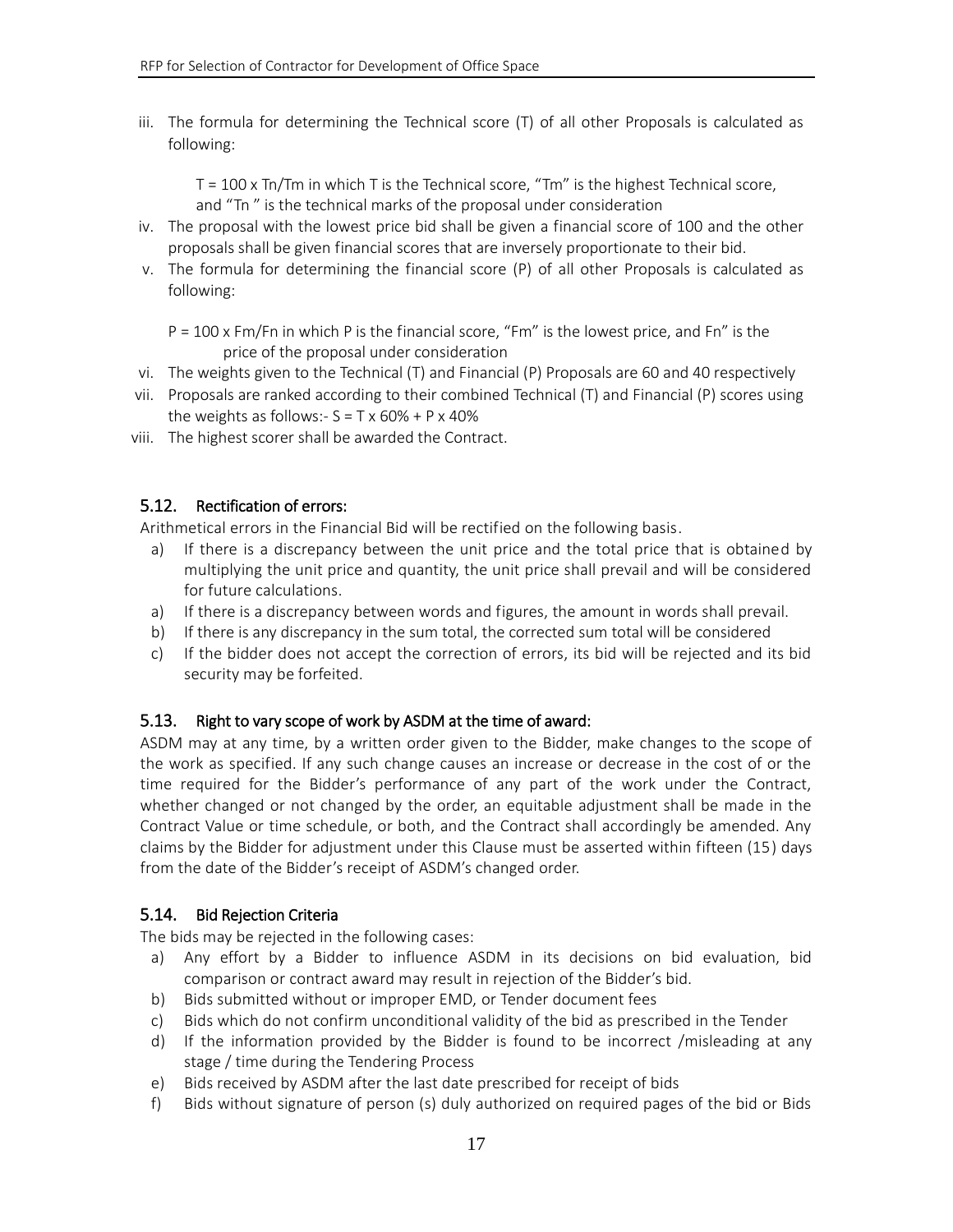without power of authorization and any other document consisting of adequate proof of the ability of the signatory to bind the Bidder shall be rejected.

- g) If the Technical Bid contains commercial details or reveals prices in any form or by any reason before opening the Commercial Bid
- h) Bids which fails to furnish all information required by the TENDER Document or a bid which is not substantially responsive to the Tender Document in every respect or the Bidders not quoting for the complete scope of Work as indicated in the Tender documents, addendum (if any) and any subsequent information given to the Bidder, or Bidders not complying with the Technical Specifications and General Terms & conditions as stated in the TENDER Documents or the Bidder not confirming unconditional acceptance of full responsibility of providing services in accordance with the Scope of work and Service Level or if the bid does not confirm to the timelines indicated in the bid, the bids shall be rejected.
- i) Any incomplete Price Bid, or price Bids that do not conform to the Tender's price bid format, or bids where the total price quoted by the Bidder does not include all statutory taxes and levies applicable or the bids having any hidden costs or conditional costs, shall be rejected.

#### <span id="page-17-0"></span>5.15. Post Selection process:

- a) Notification to Bidder: ASDM shall notify the successful Bidder within 2 days of the opening of Commercial bid, by registered letter or by fax or by hand or by email, about the award of contract. The Bidder shall acknowledge in writing receipt of the notification of award and shall send his acceptance to enter into agreement immediately.
- b) Letter of Intent and Signing of Contract: The letter of Intent will be issued within 5 days of the notification to the bidder. A Work Order will be issued within the time frame as specified in the section proposed Timelines.
- c) Upon the successful signing of the agreement, a Performance Bank Guarantee in the format as enclosed with this document, will have to be furnished by the bidder before signing the agreement.
- d) Failure to abide by the Work Order: The conditions stipulated in the Order shall be strictly adhered to and violation of any of the conditions will entail termination of the contract without prejudice to the rights of ASDM with such penalties as specified in the TENDER document and the Agreement

#### <span id="page-17-1"></span>5.16. Performance Bank Guarantee:

- a) A Performance Bank Guarantee of an amount of 10% of the value of the Work Order with a validity of 6 months, has to be submitted in the Annexure II, by the successful bidder within 7 days of receipt of LOI or any other document awarding the contract, and before signing of the agreement, whichever is earlier.
- b) The Performance Bank Guarantee should be in the prescribed format from a scheduled bank, acceptable to ASDM.
- c) All payments will be released to the contractor subject to submission of performance bank guarantee
- d) All charges with respect to the PBG such as commission, premium etc. shall be borne by the contractor.
- e) After recording of the completion certificate for the work by the competent authority, the Performance Bank Guarantee shall be returned to the contractor.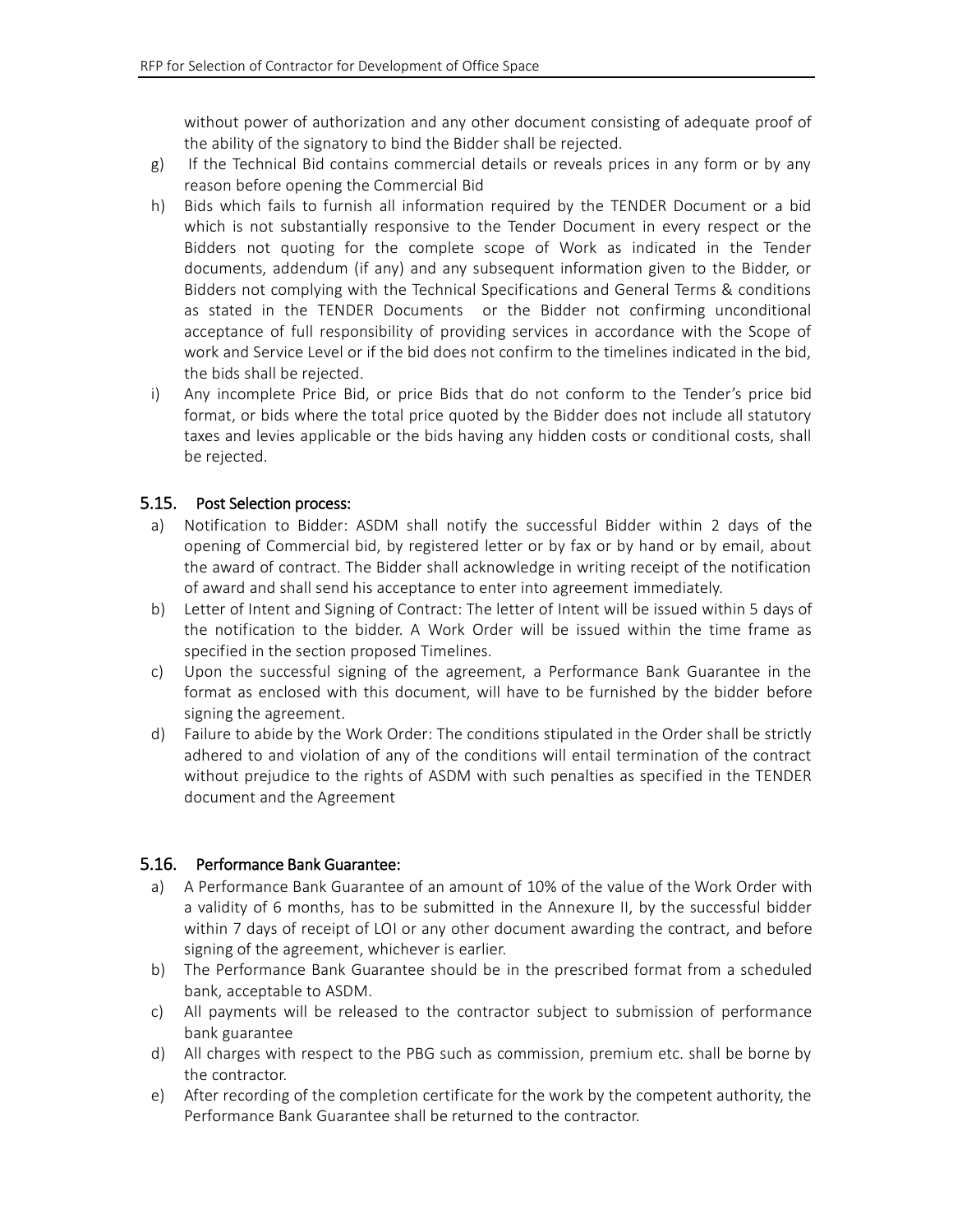- f) No interest will be paid on the PBG
- g) Performance Security deposit shall be forfeited in the following cases:
	- i. If any terms and conditions of the Contract are infringed.
	- ii. If the contractor fails to complete supply/ service satisfactorily.
	- iii. If the contractor fails to deliver the deliverables as per the terms laid down in this document.
	- iv. Supplies material that is at variance with the equipment quoted and submitted for testing.

Notice will be given to the contractor with reasonable time before performance security deposit is forfeited.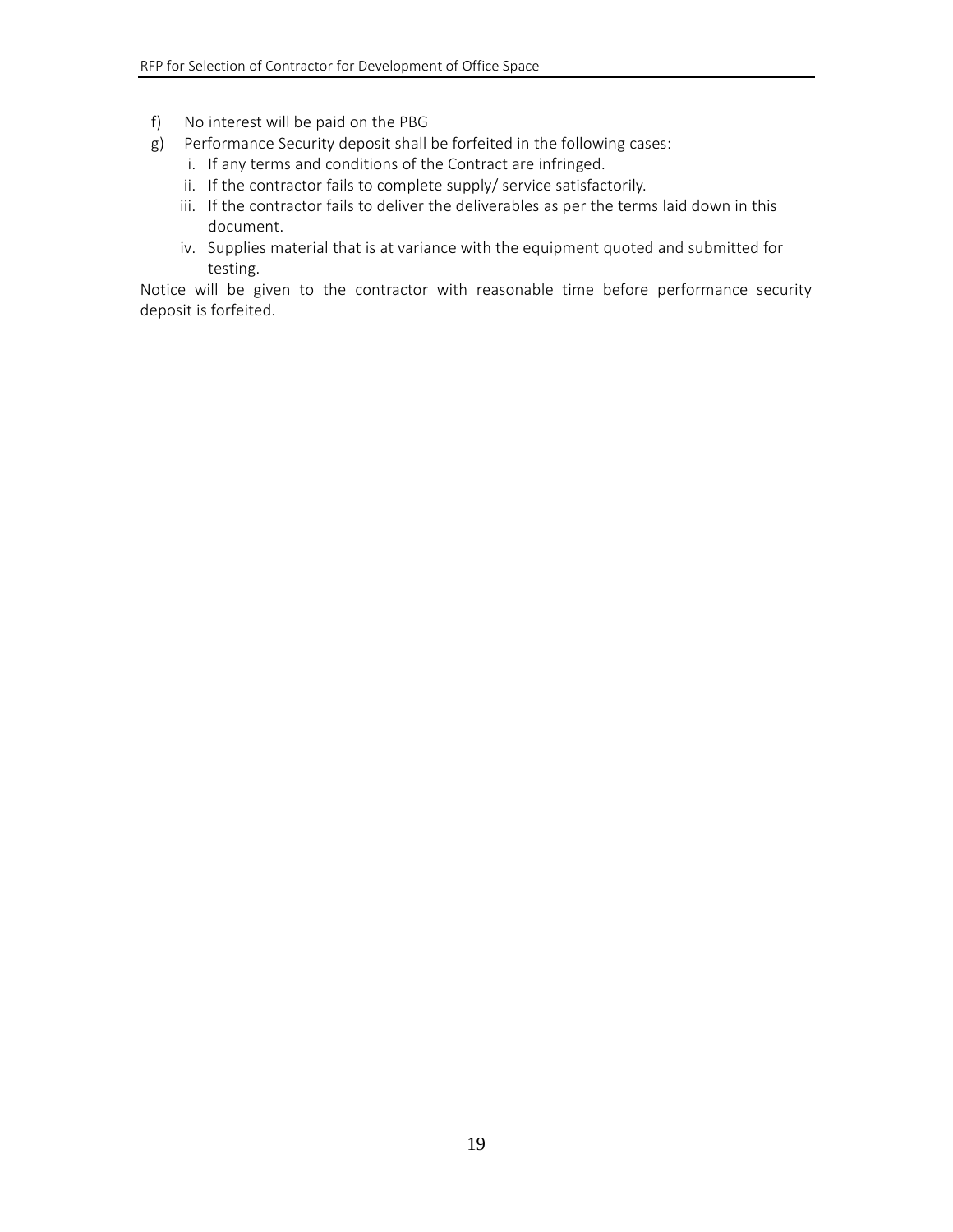# 6. GENERAL CONDITIONS OF CONTRACT

#### <span id="page-19-1"></span><span id="page-19-0"></span>6.1.Definition:

- a) ASDM means Assam Skill Development Mission which is formed to provide skill based training to youth in Assam.
- b) Bidder means an entity purchasing this document and desires to participate in the bid for the project titled RFP for Selection of Contractor for Development of Office Space.
- c) Government' means the Government of Assam, unless otherwise stated.
- d) Contractor means the bidder selected as the successful bidder and awarded the Work Order.

#### <span id="page-19-2"></span>6.2.Governing Law:

The Contract or Work Order shall be governed by and interpreted in accordance with the laws of India.

#### <span id="page-19-3"></span>6.3.Obligation of the contractor:

- a) The contractor shall carry out the services/ supply in conformity with generally accepted professional and technically accepted norms relevant to such assignments that are required for the project and which are to the entire satisfaction of ASDM.
- b) In the event of any deficiency in services, the contractor shall promptly take necessary action to resolve it, at no additional fees, if deficiencies are for reasons solely and entirely attributable to the supplier
- c) During the tenure of the Contract, nothing shall be done by the contractor in contravention of any law, act and/ or rules/regulations, there under or any amendment thereof
- d) The contractor shall at its own expense adopt suitable Risk Management methodology to mitigate all risks assumed by the contractor under this Contract. ASDM will have no liability on this account.
- e) The Contractor shall comply with all laws in force including national, State, municipal, or other laws that affect the execution of work, and especially ensure compliance with all labour laws, license requirement, insurance of workers, and material.
- f) It should be ensured that provisions of PF, ESI, maternity benefits, extension of time and all other obligations towards labour are met by the Contractor. The Contractor should compensate the workers atleast as per the Minimum Wages requirement of the State.
- g) It should be ensured that child labour in any manner is strictly not employed in the execution of work.
- h) The Contractor shall themselves make arrangements for accommodation, fooding, sanitation and safety of the workers involved in the execution of work

#### <span id="page-19-4"></span>6.4. Taxes and Duties:

The Contractor shall be liable to pay such direct and indirect taxes, duties, fees and other impositions levied under the applicable laws of India.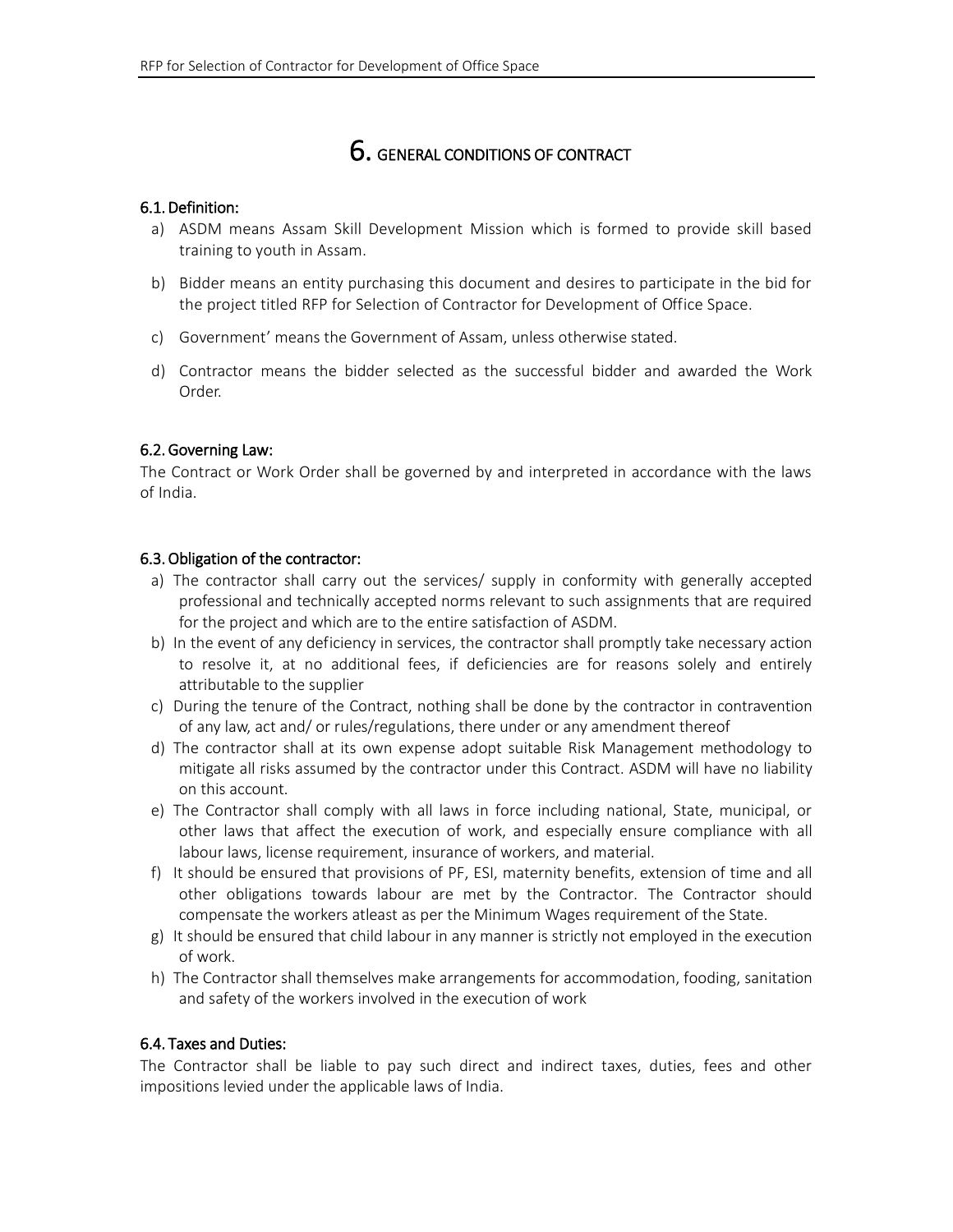#### <span id="page-20-0"></span>6.5. Invoice & Payment:

- i. The contractor will raise invoice at the rates submitted in the Commercial bid, subject to negotiations.
- ii. If there is any downward revision in the rates of taxes applicable at the time of billing, the Contractor shall bill at the reduced rates. If there is any upward revision of tax at the time of billing, proof of such upward revision will first have to be submitted, before billing. ASDM may take decision based on the facts of the case.
- iii. All payments will be subjected to tax deduction at source as applicable/required at the prevailing tax rates.

#### <span id="page-20-1"></span>6.6. Change in scope of work:

- a) ASDM may at any time give written order to the contractor for making variation, amendment and modification in the Work Order in respect of quantity, scope, extent, information, terms and conditions of the order
- b) Any change order upto 25% of the value of the contract will be compensated in terms of unit cost quoted in the Commercial Bid.

#### <span id="page-20-2"></span>6.7. Force Majeure

Force Majeure shall not include any events caused due to acts/omissions of such Party or result from a breach/contravention of any of the terms of the contract, Bid and/or the Tender. It shall also not include any default on the part of a Party due to its negligence or failure to implement the stipulated/proposed precautions, as were required to be taken under the contract.

The failure or occurrence of a delay in performance of any of the obligations of either party shall constitute a Force Majeure event only where such failure or delay could not have reasonably been foreseen or where despite the presence of adequate and stipulated safeguards the failure to perform obligations has occurred. In such an event, the affected party shall inform the other party in writing within five days of the occurrence of such event. ASDM will make the payments due for Services rendered till the occurrence of Force Majeure. However, any failure or lapse on the part of the contractor in performing any obligation as is necessary and proper to negate the damage due to projected force majeure events or to mitigate the damage that may be caused due to the above mentioned events or the failure to provide adequate disaster management/recovery or any failure in setting up a contingency mechanism would not constitute force majeure, as set out above.

In case of a Force Majeure all Parties will endeavour to agree on an alternate mode of performance in order to ensure the continuity of service and implementation of the obligations of a party under the contract and to minimize any adverse consequences of Force Majeure.

Force majeure clause shall mean and be limited to the following in the execution of the Conditions of empanelment placed by State:

i.War / hostilities

i.Riot or Civil commotion

ii.Earth quake, flood, tempest, lightning or other natural physical disaster

iii.Restriction imposed by the Government or other statutory bodies, which is beyond the control of the selected implementing agency, which prevent or delay the executive of the order by the selected implementing agency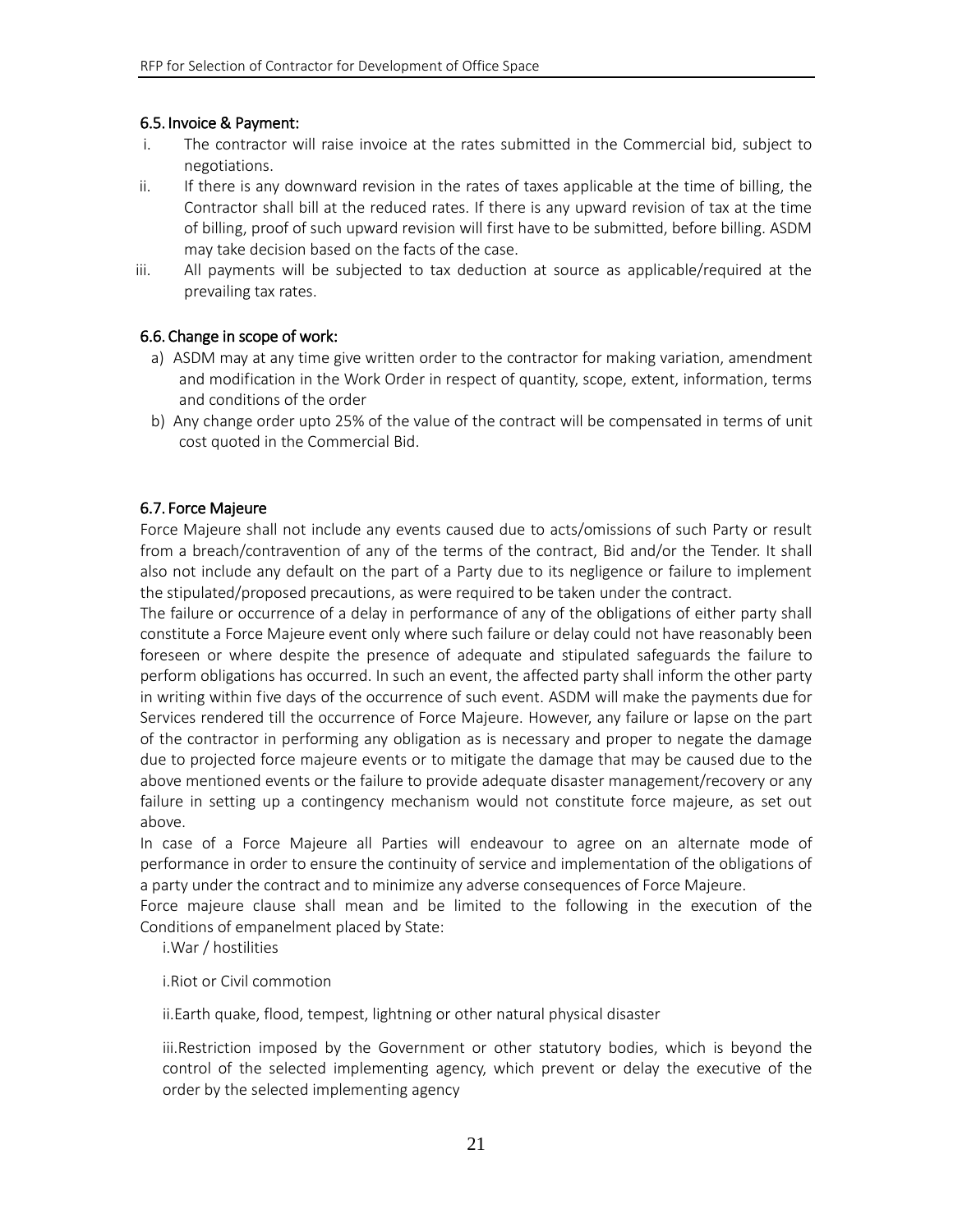The selected contractor shall advice ASDM in writing, the beginning and the end of the above causes of delay, within seven days of the occurrence and cessation of the force majeure conditions. Unless otherwise directed by ASDM in writing the contractor shall continue to perform its obligations under the Contract as far as is reasonably practical. In the event of a delay lasting for more than one month, if arising out of clauses of force majeure, ASDM reserves the right to terminate the contract without any obligation to compensate the contractor in any manner for what so ever reason, subject to the provision of clause mentioned, by giving a written notice of minimum 30 days. However, the contractor shall be entitled to receive payments for all services rendered by it under this Assignment.

#### <span id="page-21-0"></span>6.8. Right of Monitoring, Inspection and Periodic Audit:

- a) ASDM reserves the right to inspect and monitor/ assess the progress/performance of the work developed at any time during the course of the Contract, after providing due notice to the contractor.
- b) ASDM may demand and upon such demand being made, the contractor shall provide any document, data, material or any other information which it may require to enable it to assess the progress of the project.
- c) The inspection/ audit/ monitoring can be conducted by either ASDM itself or through another Third Party as it may deem fit.

#### <span id="page-21-1"></span>6.9. Termination of contract:

ASDM may terminate the contract under the following circumstances:

- a) Where it comes to ASDM's attention that the contractor or his team is in a position of actual conflict of interest with the interests of ASDM in relation to any of terms of the Bid, the Tender or this Contract.
- b) Termination for Default: ASDM may at any time terminate the Contract by giving 15 days written notice to the contractor without compensation in the Event of Default on the part of the Contractor which may include failure on the part of the contractor in respect any of its commitments with regard to any part of its obligations under its Bid, the Tender or under this Contract. .
- c) Termination for Convenience: ASDM may by prior written notice send to the contractor at least 15 days in advance terminate the Contract in whole or in part at any time for its convenience. The notice of termination shall specify that termination is for ASDM's convenience, the extent to which performance of work under the Contract is terminated and the date upon which such termination becomes effective.

The contractor may terminate the contract under the following circumstances:

- a) Where the payment of the contractor is overdue for more than 3 running bills. Overdue shall start from the last date on which he is entitled to receive such payments
- b) In the event of non-provision of dependencies by ASDM beyond 1 month from the date the request for such dependencies were raised by the contractor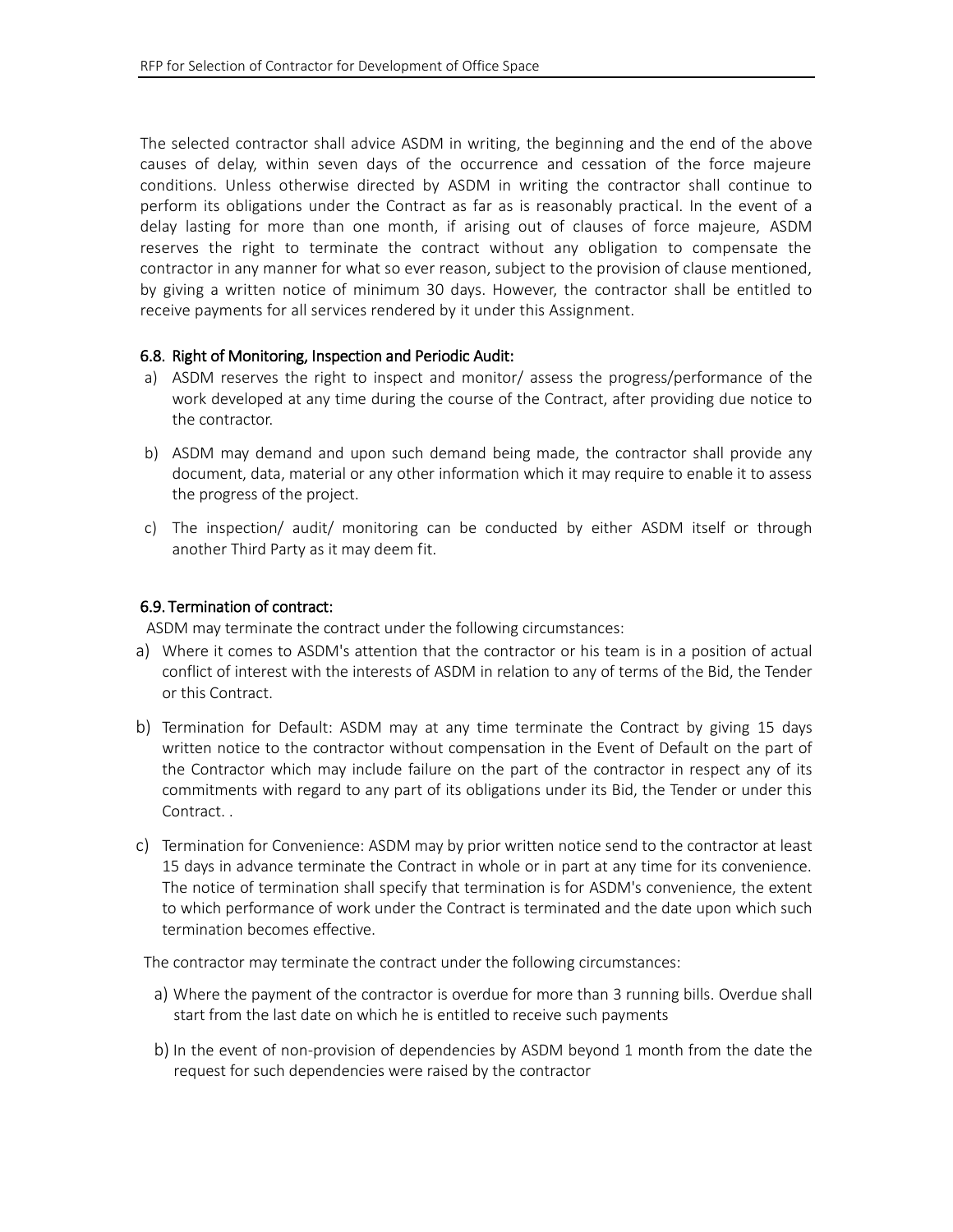#### <span id="page-22-0"></span>6.10. Consequences of termination of contract:

If the contract is terminated by ASDM, it can exercise one or more of the following at its discretion:

- a) Retain such amounts from the payment due and payable by ASDM to the contractor as may be required to offset any losses caused to ASDM
- b) Invoke the Performance Bank Guarantee, forfeit the Earnest Money Deposit and recover such other costs/losses and other amounts from the contractor, which may have resulted from such default and pursue such other rights and/or remedies that may be available to ASDM under law.
- c) Blacklist the contractor and cancel the empanelment. However, contractor shall not be blacklisted, unless and until such termination is on account of gross negligence or intentional breach of the terms of the Agreement by the contractor.
- d) Claim compensation from the contractor for any such loss, damages or other costs, incurred by ASDM.

#### <span id="page-22-1"></span>6.11. Settlement of Disputes:

- a) Arbitration: In the case of a dispute or difference arising between the parties relating to any matter arising out of or connected with this Contract, such dispute or difference shall be referred to the award of two Arbitrators, one Arbitrator to be nominated by each party to the contract or in case of the said Arbitrators not agreeing, then to the award of an Umpire to be appointed by the Arbitrators in writing before proceeding with the reference, and in case the Arbitrators cannot agree to the Umpire, he may be nominated by the Secretary, Indian Council of Arbitration, New Delhi.
- b) The award of the Arbitrators, and in the event of their not agreeing, of the Umpire appointed by them or by the Secretary, Indian Council of Arbitration, New Delhi, shall be final and binding on the parties. The Arbitration and Conciliation Act 1996, the rules thereunder and any statutory modification or re-enactments thereof, shall apply to the arbitration proceedings. The venue of arbitration shall be Guwahati, India. The language of arbitration shall be in English. Each party shall bear its own cost of Arbitration.
- c) Notwithstanding any reference to the arbitration in this clause
	- i. the parties shall continue to perform their respective obligations under the Contract unless they otherwise agree;
	- ii. ASDM shall pay the contractor any amount due to the contractor.

#### 6.12. Confidentiality:

Neither the contractor nor ASDM will disclose to any third party without the prior written consent of the other party any confidential information which is received from the other party for the purposes of providing or receiving Services. Each party will take measures to protect the confidential information of the other party that, in the aggregate are no less protective than those measures it uses to protect the confidentiality of its own comparable confidential information,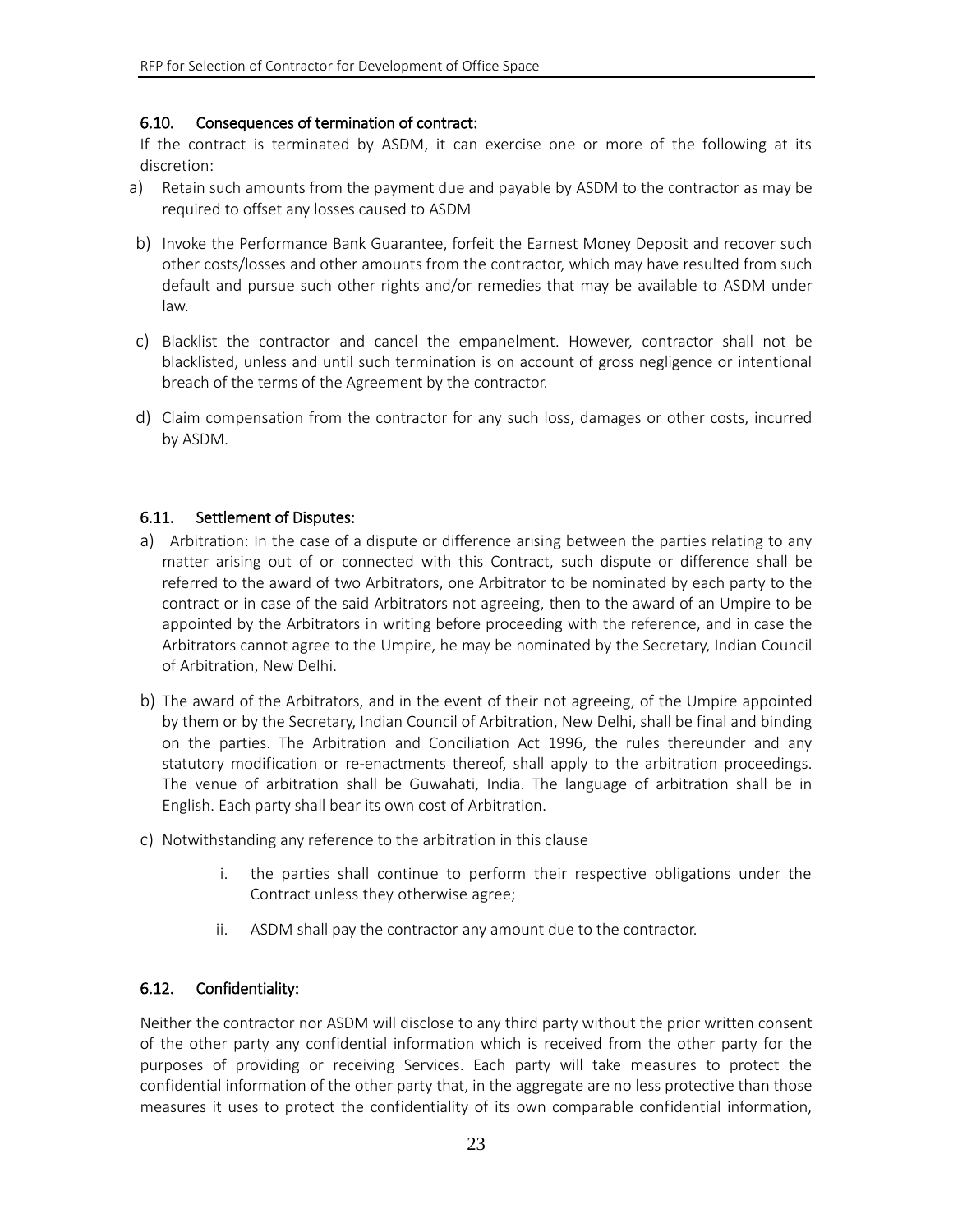and in any event, not less than a reasonable degree of protection. Both parties agree that any confidential information received from the other party shall only be used for the purposes of providing or receiving Services under these Conditions of Empanelment or any other Conditions of Empanelment between the parties.

These restrictions will not apply to any information which:

- a) Is or becomes generally available to the public other than as a result of a breach of an obligation under this Clause; or
- b) Is acquired from a third party who owes no obligation of confidential in respect of the information; or
- c) Is or has been independently developed or was known to it prior to receipt.
- d) Notwithstanding Clause mentioned above, either party will be entitled to disclose confidential information of the other (1) to its respective insurers or legal advisors on a need-to-know basis and shall ensure that such insurers and legal advisors maintain confidentiality of such information, or (2) to a third party to the extent that this is required by any or where there is a legal right, duty or requirement to disclose where reasonably practicable not less than 2 business days' notice in writing is first given to the other party.
- e) Without prejudice to the foregoing provision of this clause above selected contractor may cite the performance of the services to clients and projective clients as an indication of its experience.

### 6.13. Indemnity:

The Contractor shall indemnify and hold harmless ASDM and its employees and officers from and against any and all losses, liabilities and costs (including losses, liabilities, and costs incurred in defending a claim alleging such a liability) that the Contractor or its employees or officers may suffer as a result of the death or injury of any person or loss of or damage to any property arising in connection with the supply, installation, testing, and Commissioning of the System and by reason of the negligence of the Contractor or its employees, officers or agents, except any injury, death, or property damage caused by the negligence of ASDM, its contractors, employees, officers, or agents.

### 6.14. Limitation of Liability:

Notwithstanding anything to the contrary, under no circumstances will either Party be liable for indirect or consequential losses or damages of any kind, regardless of whether any such losses or damages are characterized as arising from breach of contract, warranty, or otherwise, even if such damages are foreseeable or either or both parties have been advised of the possibility of such damages. The liability of the contractor shall not exceed the contract value in the agreement during the contract period.

#### 6.15. Subcontracting:

The Contractor shall not appoint a subcontractor/affiliate to perform its obligations under this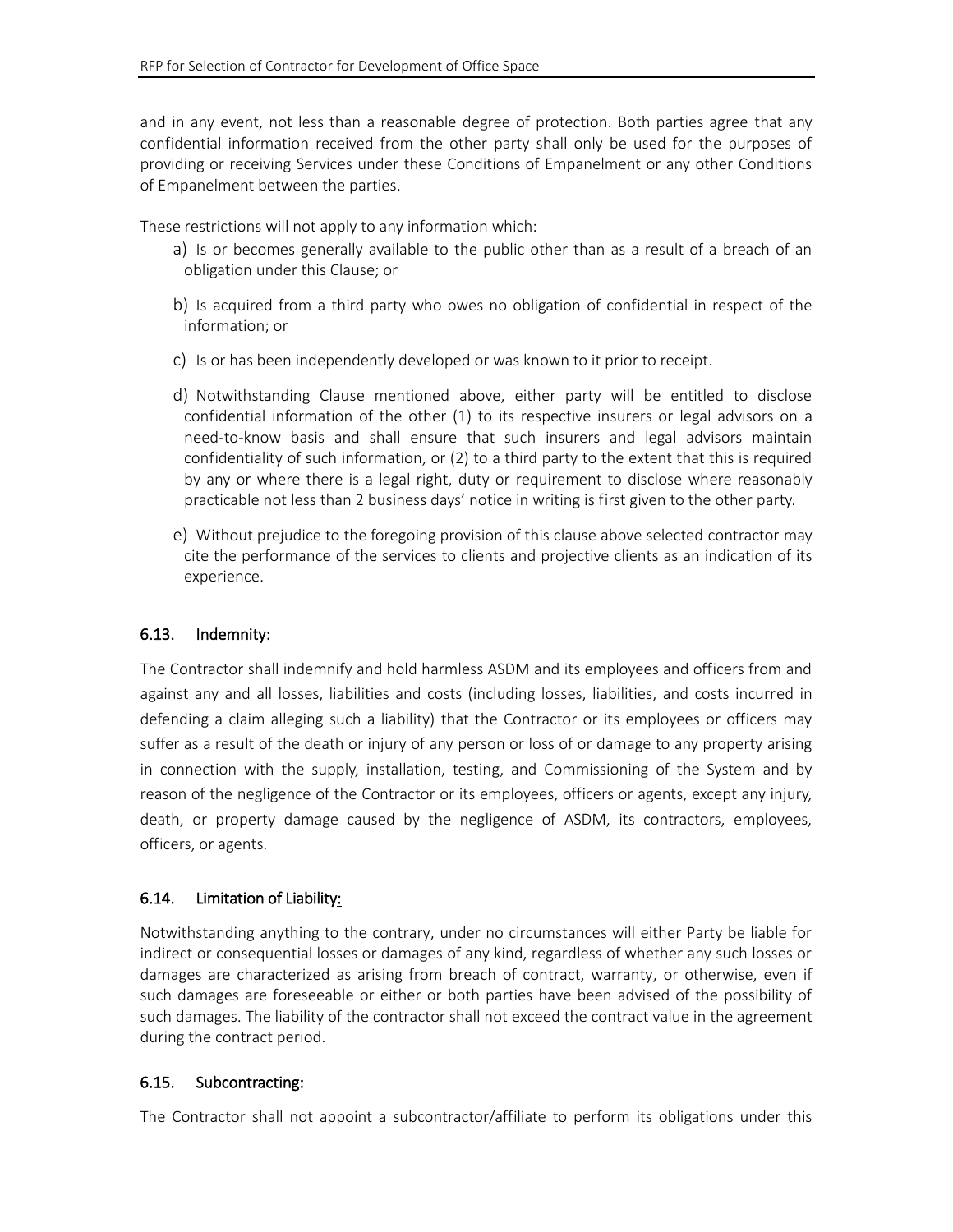Contract without obtaining prior written approval of ASDM and/or except for the purposes mentioned in this RFP. ASDM's approval of a subcontractor/affiliate shall not constitute a waiver of any rights it may have based on the contractor's representations and warranties. The contractor will be fully responsible for all acts and omissions of its subcontractors and affiliates. Nothing in this Contract shall be construed to create any contractual relationship between ASDM and any subcontractor or affiliate, nor any obligation on the part of ASDM to pay or to ensure the payment of any money due to any subcontractor or affiliate. However, the Contractors are allowed to leverage their Service provider network for effective supply & services.

#### 6.16. Jurisdiction:

All legal proceedings, if necessary arising to be instituted by any of the parties shall have to be lodged in courts situated in Guwahati and not elsewhere.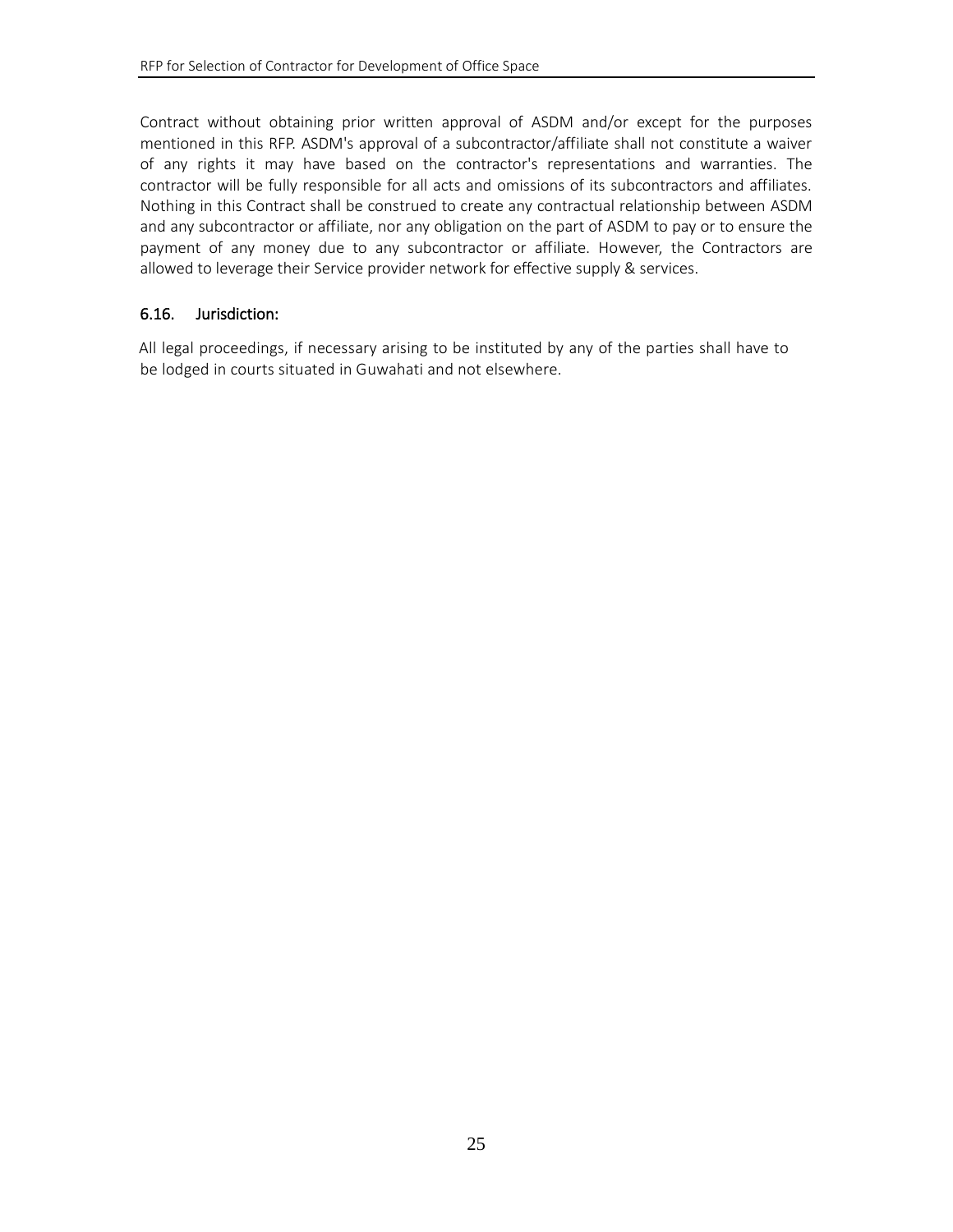# 7. SPECIAL CONDITIONS OF CONTRACT

#### <span id="page-25-0"></span>7.1. Responsibility of ASDM:

- a. ASDM will hand over the venue to the contractor on the day of Issue of Work Order.
- b. ASDM will facilitate the obtaining of necessary permissions from the lessor, and other authorities if required

#### <span id="page-25-1"></span>7.2. Payment terms

The Payment terms will be as follows:

| S.           | Milestone              | <b>Payment Terms</b>        | Documents<br>be<br>to     |
|--------------|------------------------|-----------------------------|---------------------------|
| No.          |                        |                             | submitted                 |
| $\mathbf{1}$ | RA bills               | Upto 80% of contract value  | <b>RA</b><br>Bill<br>with |
|              |                        | based on progress of works  | supporting documents      |
| 2            | Completion of the Work | Upto 90% of contract value  | Submission of final bill  |
|              |                        | based on progress of works  | and acceptance report     |
|              |                        |                             | from ASDM                 |
| 3            | After completion       | Upto<br>contract<br>100% of | After 06(Six) months of   |
|              |                        | value                       | completion of work.       |

### <span id="page-25-2"></span>7.3. Timelines:

The timeline for various activities will be as follows:

| S. No. | Activitv                  | Time in days |
|--------|---------------------------|--------------|
|        | Issue of Work Order       |              |
|        | Handover of sites by ASDM |              |
|        | Completion of Work        | T+45 davs    |

### <span id="page-25-3"></span>7.4. Liquidated Damages:

If the contractor fails to perform his obligations under the Work Order, liquidated damages would be levied upon him as stated below: -

- a) Delay in furnishing the Performance Bank guarantee beyond the stipulated time period: Liquidated damages at the rate of 2% percent of the total value of the Work Order, per week of such delay period.
- b) Delay in handover of the completed site beyond the stipulated time as per RFP: Liquidated damages at the rate of 2% of the total value of the Work Order, per week of such delay period.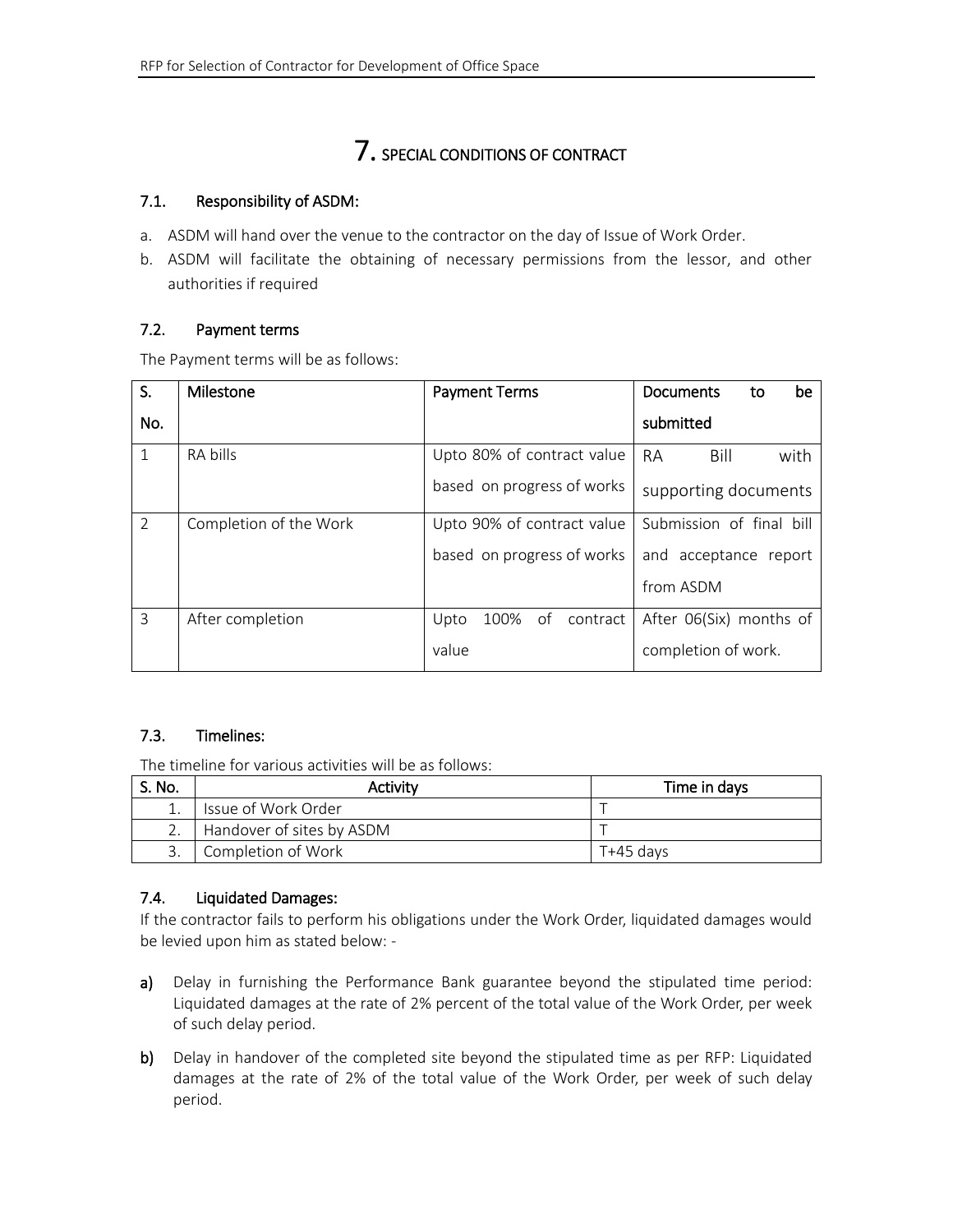In the event that the delays/defaults/disruptions mentioned herein above, continue so as to exceed one month, the contractor in addition to levy of liquidated damages for the entire period(s) of such delays/defaults/disruptions, shall be liable for invocation of his PBG.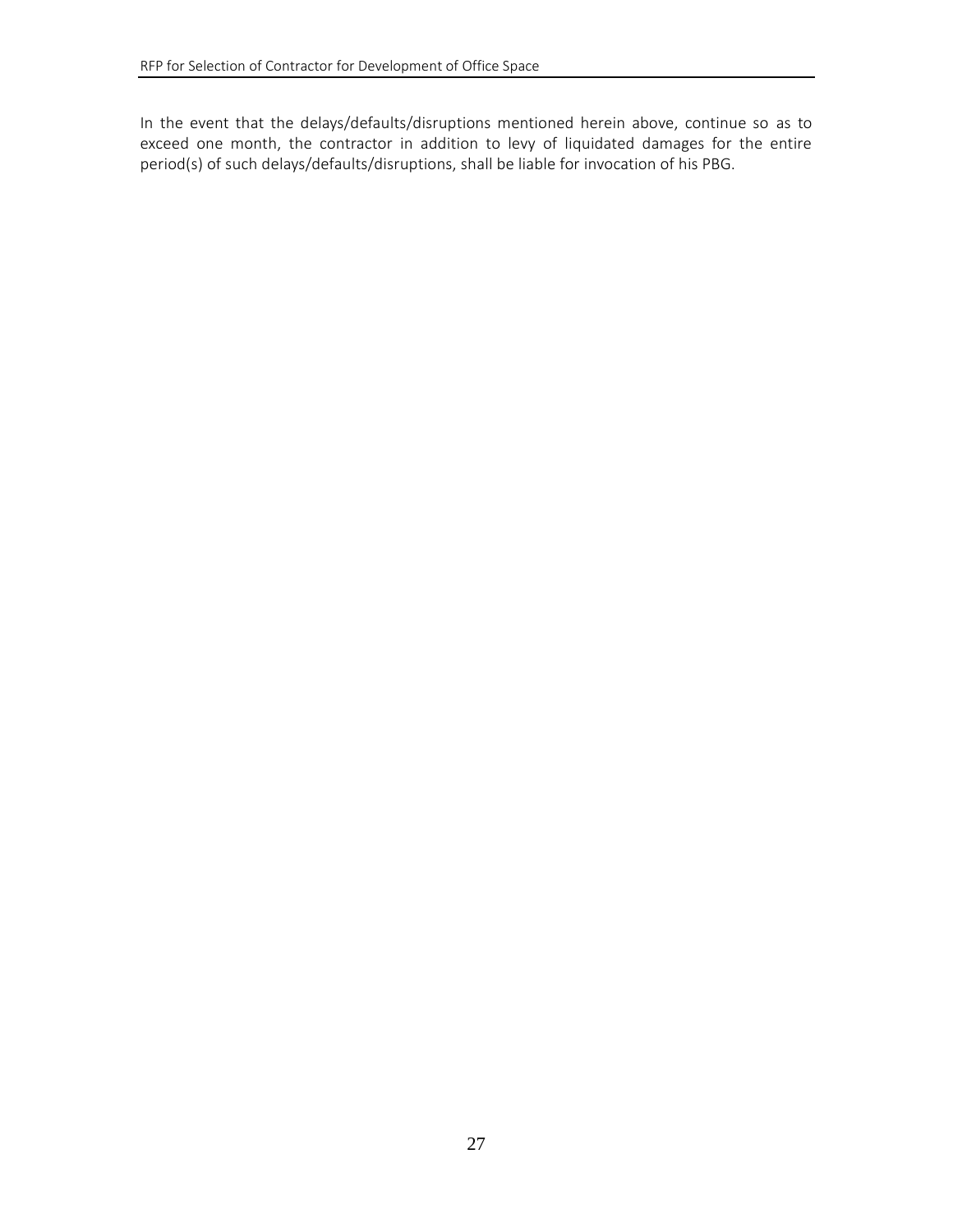# Annexure I: Scope of Work & Bill of Material

| S. No. | Activity                                                                                                                                                                                                                                   | Annexure no.                                          |
|--------|--------------------------------------------------------------------------------------------------------------------------------------------------------------------------------------------------------------------------------------------|-------------------------------------------------------|
| 1.     | Civil Work including demolition, brick work,<br>plastering, wall panelling, plywood partition, flooring,<br>painting, glass partition, woodwork, providing block<br>board cabinet, ceiling and gypsum partition,<br>wallpaper, blinds etc. | Detailed BOM at Annexure 8A:<br>S. No. 1.1 to 11.2    |
| 2.     | Furniture & Furnishings for the office                                                                                                                                                                                                     | Detailed BOM at Annexure 8B:<br>S. NO. 12.1 to 14.6.5 |
| 3.     | Electrical Works including electrical fittings, wiring,<br>ACs                                                                                                                                                                             | Detailed BOM at Annexure 8C:<br>S. NO. 15.1 to 17.28  |
| 4.     | Sanitary & Plumbing Work including fittings                                                                                                                                                                                                | Detailed BOM at Annexure 8D:<br>S. NO. 18.1 to 18.18  |
| 5.     | Audio, Video & Video Conferencing systems &<br>Acoustic control                                                                                                                                                                            | Detailed BOM at Annexure 8E:<br>S. NO. 19.1 to 27.10  |
| 6.     | Data & Voice Connectivity & Fire Detection                                                                                                                                                                                                 | Detailed BOM at Annexure 8F:<br>S. NO. 28.1 to 30.1   |

<span id="page-27-0"></span>The selected contractor shall undertake the following activities: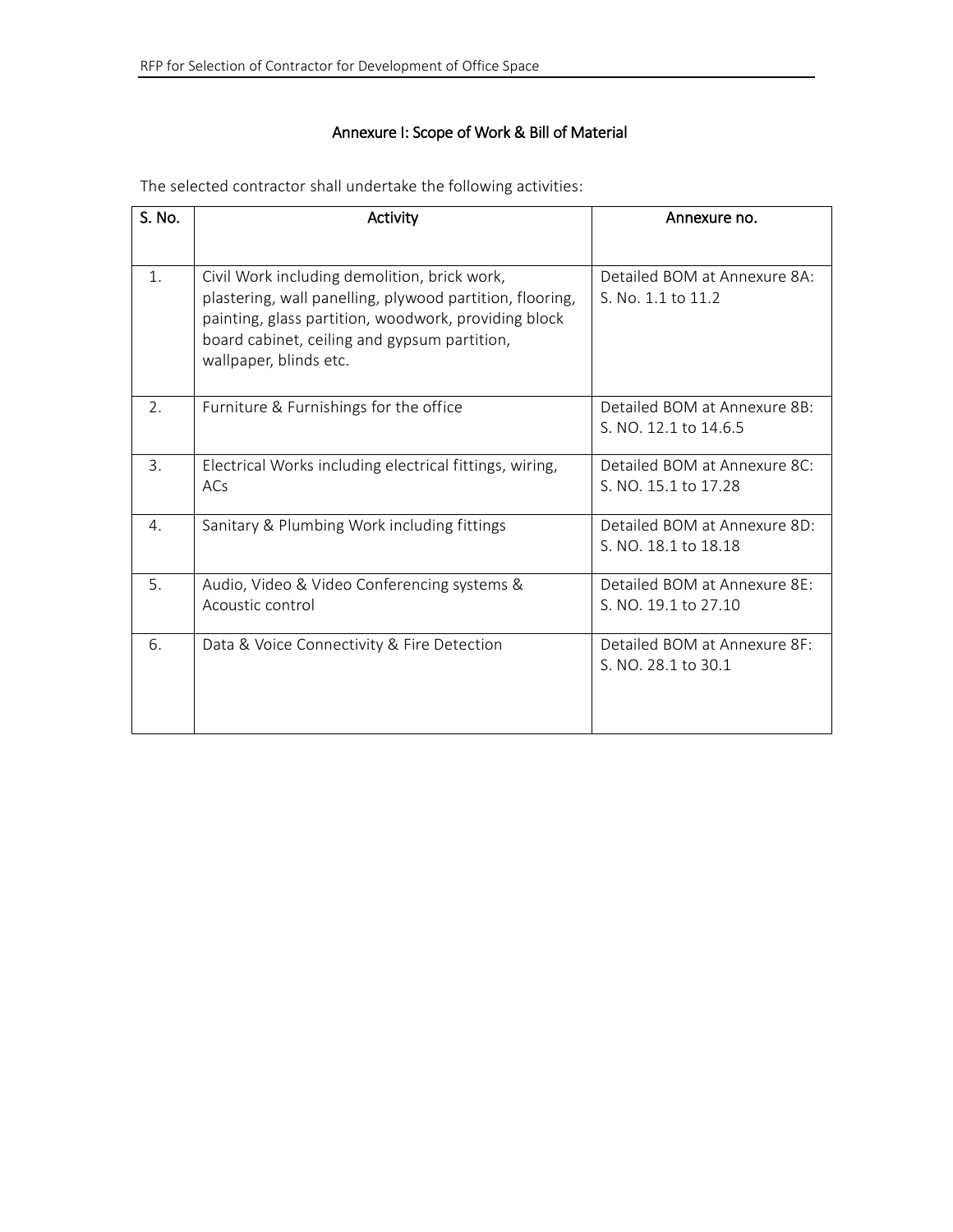### 1.Format of the Covering Letter

## (TECHNICAL BID)

# <span id="page-28-0"></span>*The Covering Letter is to be submitted under the signature of Authorized Representative / Signatory of the bidder on official Letterhead and official seal (Letter of authorization is also to be enclosed)*

To

Mission Director Assam Skill Development Mission Nayantara Building 5th Floor Six Mile, Guwahati – 781022

#### Sub: RFP for selection of Contractor for Development of Office

Dear Sir,

Please find enclosed Copy of our Proposal in respect of the RFP referred above.

We hereby confirm that:

- a) The proposal has been submitted by us in accordance with the conditions stipulated in the RFP.
- b) We have read the guidelines and RFP document in detail and have understood the terms and conditions stipulated in the RFP Document issued by ASDM. We agree and undertake to abide by all these terms and conditions along with subsequent communication from ASDM. Our Proposal is consistent with all the requirements of submission as stated in the RFP or any subsequent communications from ASDM.
- c) The information submitted in our Proposal is complete, is strictly as per the requirements as stipulated in the RFP, and is correct to the best of our knowledge and understanding. We would be solely responsible for any errors/omissions/false information in our Proposal. We acknowledge that ASDM will be relying on the information provided in the Proposal and the documents accompanying such Proposal for empanelment of the applicant for the aforesaid programme, and we certify that all information provided in the application, formats and the Annexures attached herewith are true and correct; nothing has been omitted which renders such information misleading; and all documents accompanying such Proposal are true copies of their respective originals.
- d) We acknowledge the right of ASDM to reject our Proposal without assigning any reason or otherwise and hereby waive, to the fullest extent permitted by applicable law, our right to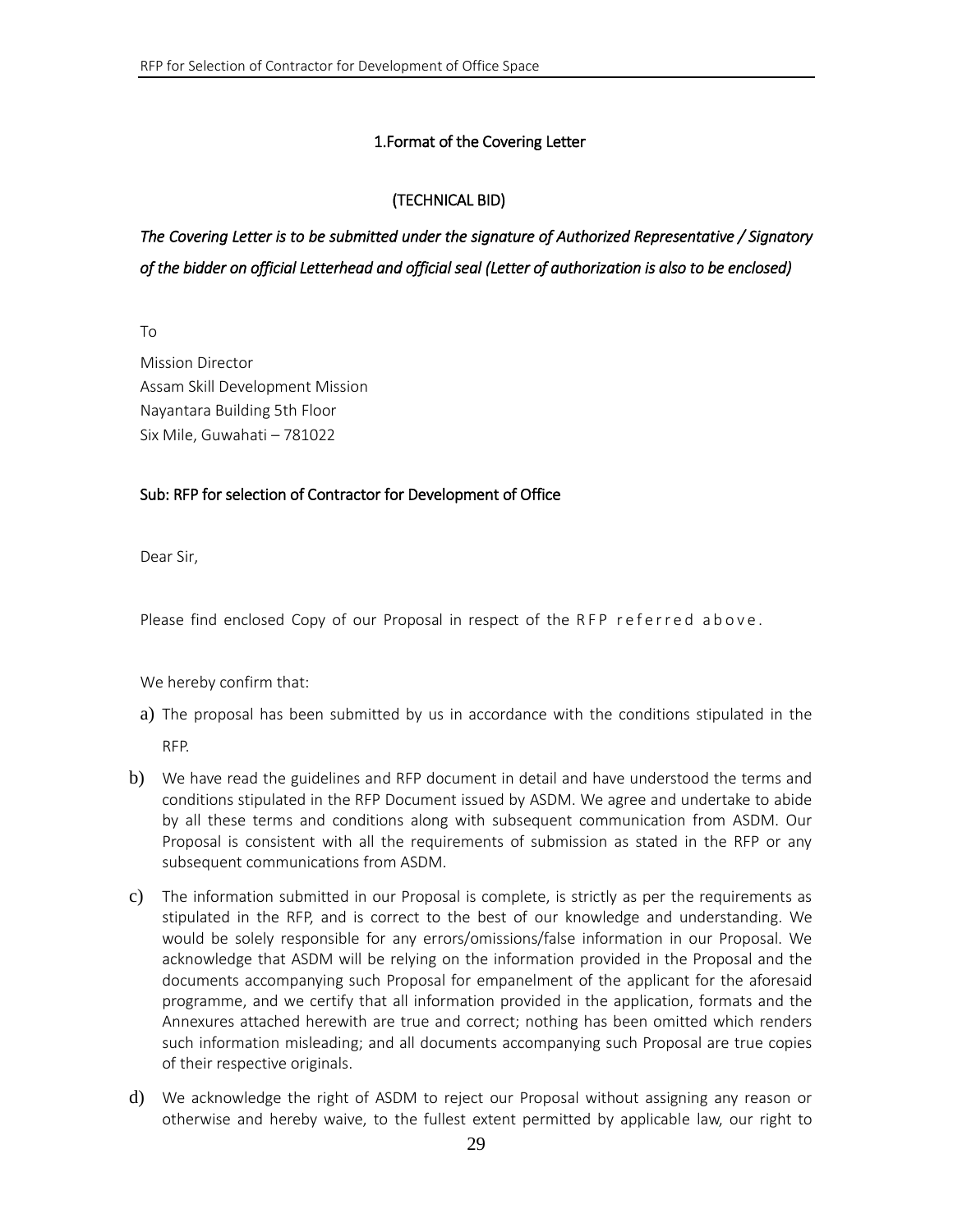challenge the same on any account whatsoever.

- e) We fulfil all the legal requirements and meet all the eligibility criteria laid down in the RFP.
- f) This Proposal is unconditional and we hereby undertake to abide by the terms and conditions of the RFP.
- g) We have enclosed an EMD as required in the RFP. This EMD is liable to be forfeited in accordance with the provisions of the tender document.
- h) We have not directly or indirectly or through an agent engaged or indulged in any corrupt practice, fraudulent practice, coercive practice, undesirable practice or restrictive practice.
- i) We undertake that the Price bid has been submitted without any conditions and as per the conditions of the tender document and we are aware that the Price bid is liable to be rejected if it contains any other conditions
- j) The prices and other terms and conditions of this Tender are valid for a period of 180 calendar days from the last date of submission of bids.
- k) The price quoted by us is inclusive of all taxes, rates, delivery charges etc, and no amount will be payable in addition to the amount quoted by us. However, ASDM reserves the right to negotiate the prices downwards.
- l) We understand that our bid is binding on us and that you are not bound to accept a bid you receive.

#### For and on behalf of:

Signature:

Name:

Designation:

(Authorized Representative and Signatory)

Date:

Place: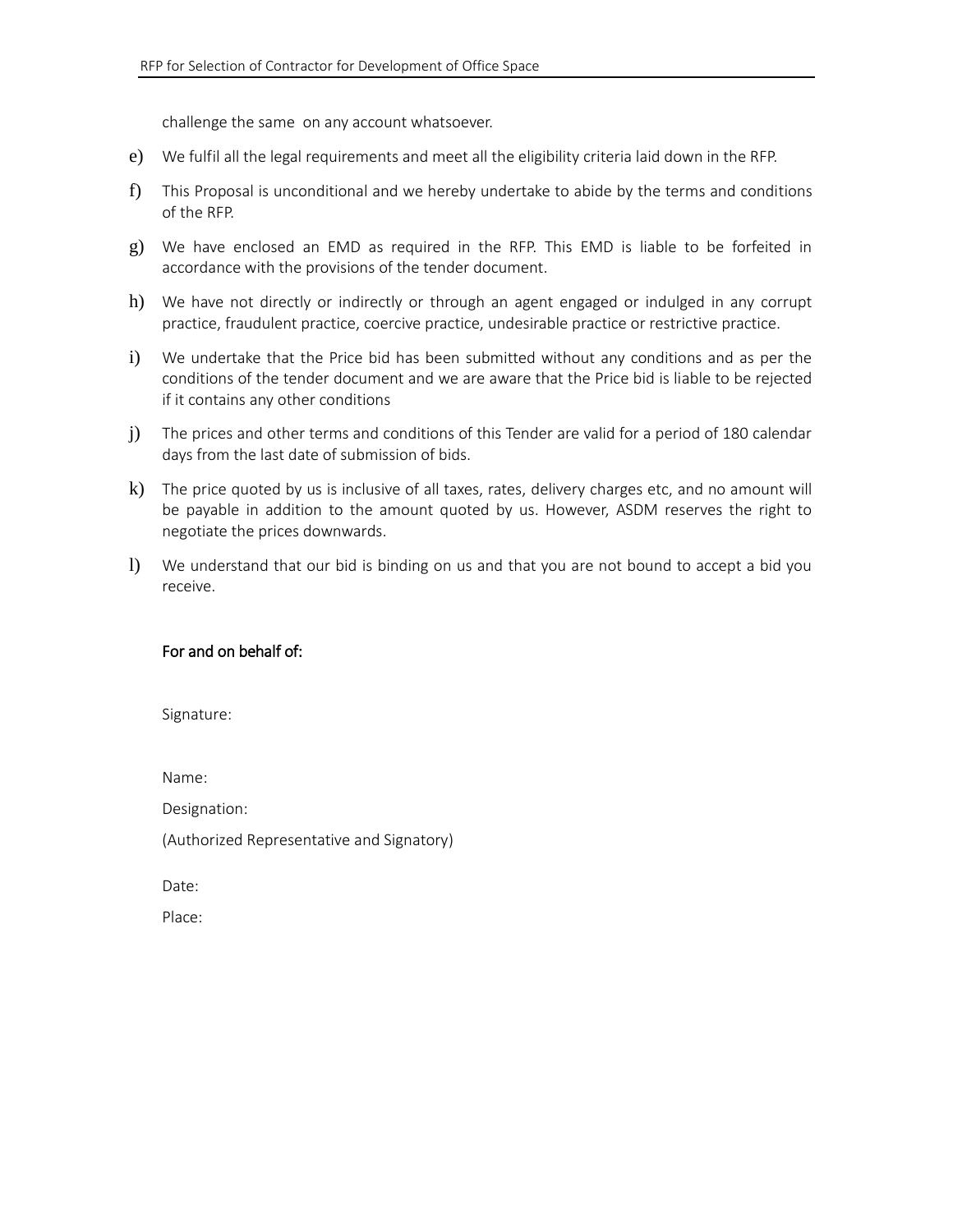## <span id="page-30-0"></span>2. Applicant Details

## (Technical Bid)

| SI. |                                                |         |            |
|-----|------------------------------------------------|---------|------------|
| No. | Description                                    | Details |            |
|     |                                                |         |            |
| 1.  | Name of Bidder                                 |         |            |
| 2.  | Status / Constitution of the Bidder            |         |            |
|     | Name of Authorized Signatory (enclose Power of |         |            |
| 3.  | Attorney)                                      |         |            |
|     |                                                |         |            |
| 4.  | Address                                        |         |            |
|     |                                                |         |            |
| 5.  | PAN Number                                     |         |            |
| 6.  | <b>GSTIN</b>                                   |         |            |
|     |                                                | Email   | Contact No |
|     |                                                |         |            |
| 7.  | Primary point of contact                       |         |            |
|     |                                                | Email   | Contact No |
|     |                                                |         |            |
| 8.  | Secondary Point of Contact                     |         |            |

# For and on behalf of:

Signature:

Name:

Designation:

(Authorized Representative and Signatory)

Date:

Place: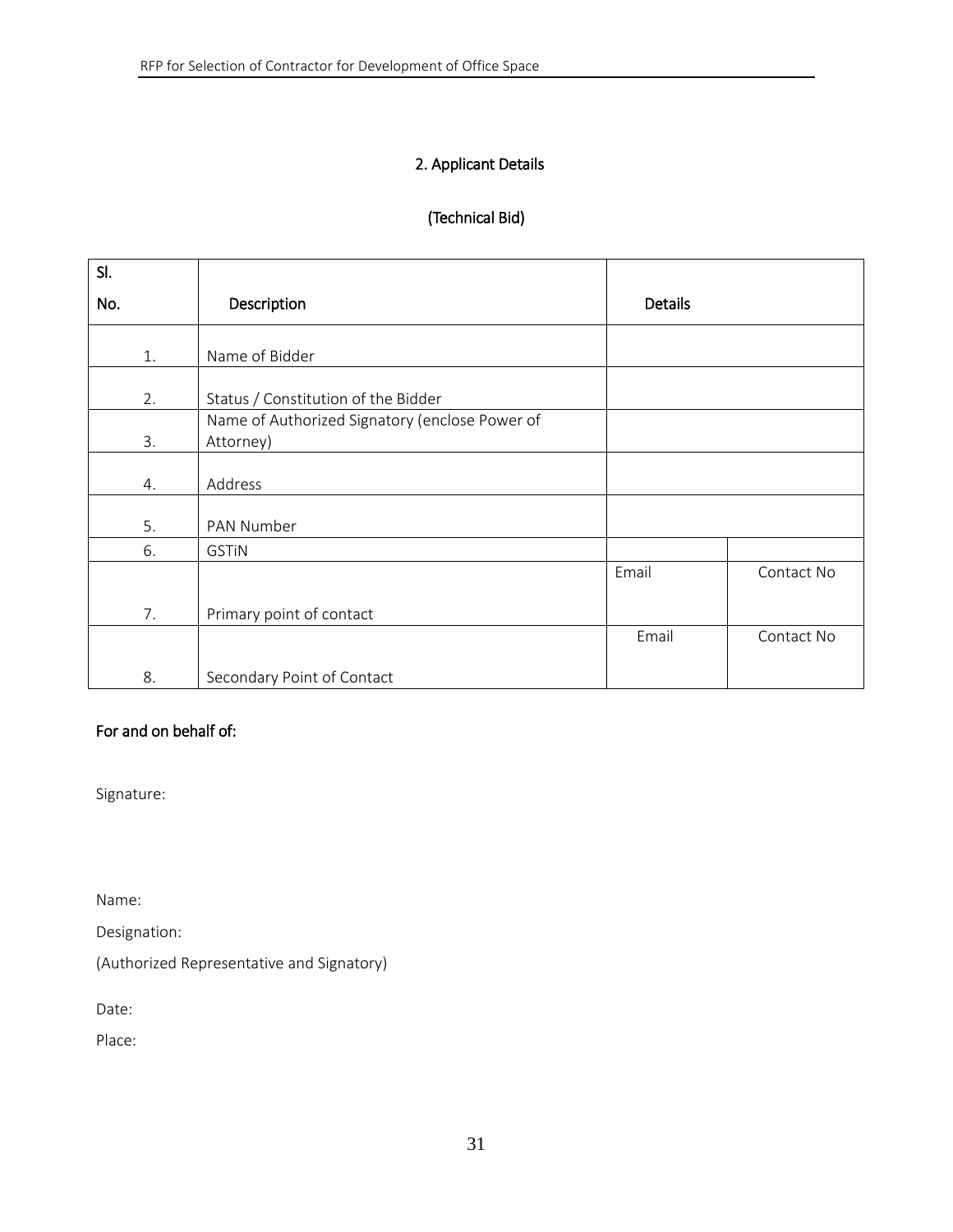# 3.Cost of bid document & EMD Particulars (Technical Bid)

<span id="page-31-0"></span>

| SI. | <b>Particulars</b> | D.D. No. & | Name of the Bank | Amount (Rs.) | Remarks |
|-----|--------------------|------------|------------------|--------------|---------|
| No. |                    | Date       |                  |              |         |
|     | <b>EMD</b>         |            |                  |              |         |
|     | Tender Document    |            |                  |              |         |
|     | Fees               |            |                  |              |         |

Yours faithfully,

(Signature of the Bidder) Printed Name Designation Seal Date: Business Address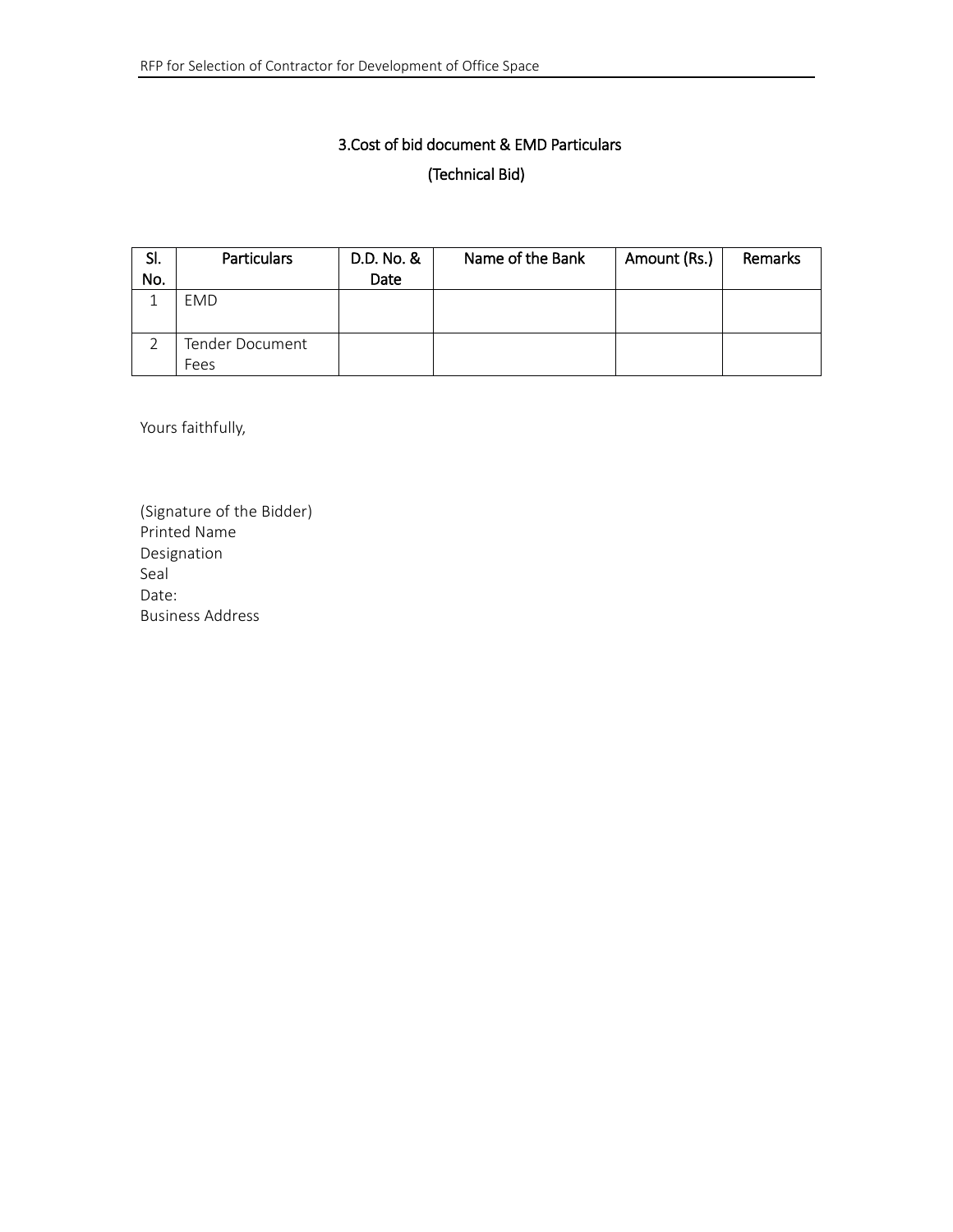# 4.Financial Details

# (Technical Bid)

# <span id="page-32-0"></span>*Declaration to be submitted under the signature of Chartered Accountant on Letterhead* To whomsoever it may concern

On the basis of audited financial statements, we hereby certify that M/s………………………………………having registered office at …………………………………………………………..has the following average annual turnover during last three financial years starting from FY 2014-15, 2015-16 and 2016- 2017 as mentioned below:

|      | <b>Financial Year</b> | <b>Annual Turnover</b> | Net Worth |
|------|-----------------------|------------------------|-----------|
| S.No |                       |                        | (Rs.)     |
|      | 2016-17               |                        |           |
| 2    | 2015-16               |                        |           |
| 3    | 2014-15               |                        |           |

Note: Audited financial statement of the 3 years need to be submitted by the applicant.

Signature

Chartered Accountant firm Membership No

Contact

Seal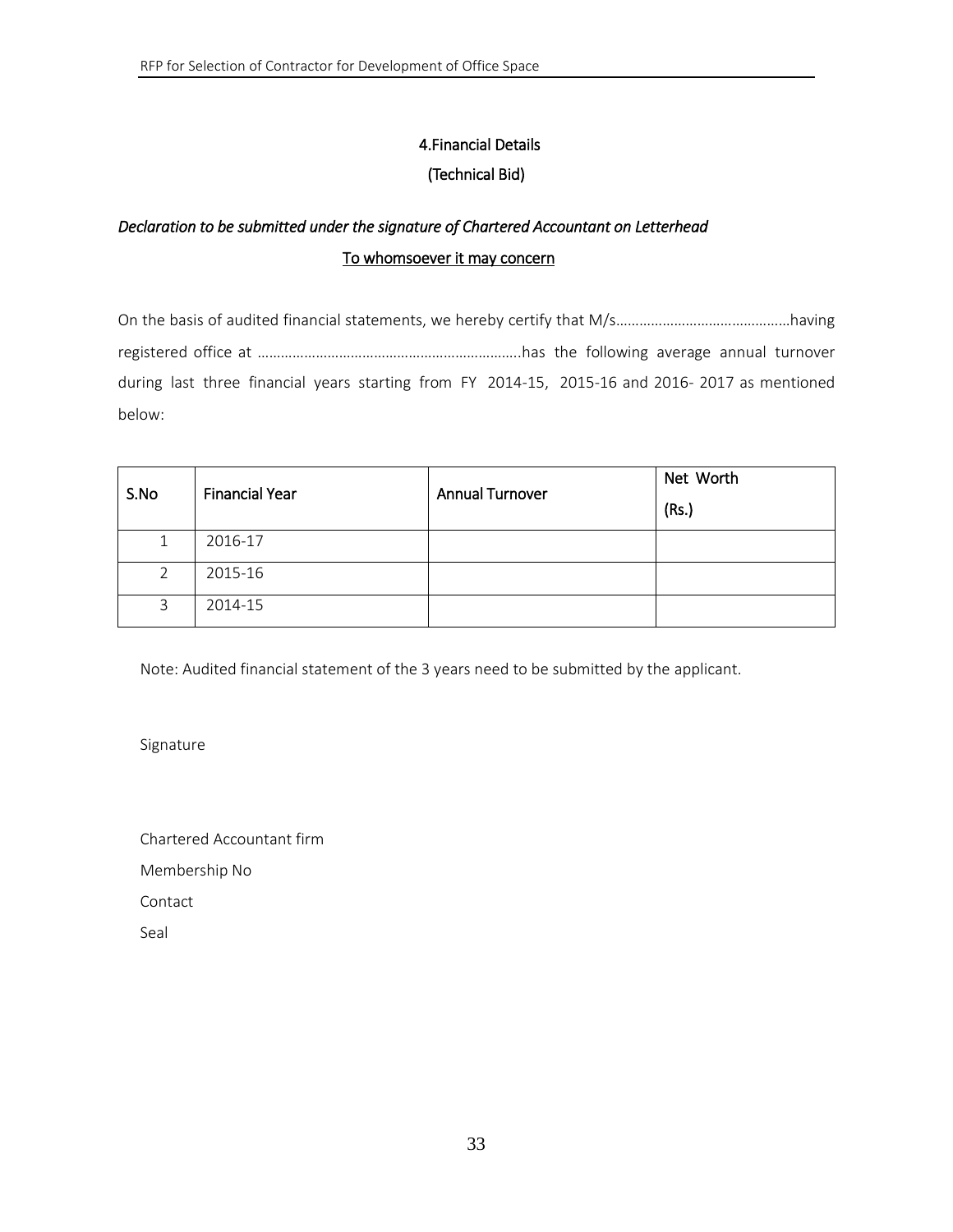# <span id="page-33-0"></span>5. Experience Details (Technical Bid)

| S.<br>No. | Name of<br>Client | Scope of Work | Date of Work<br>Order | Value of<br>Work<br>Order | <b>Status</b><br>(Complete/In<br>process) | Date of<br>Completion |
|-----------|-------------------|---------------|-----------------------|---------------------------|-------------------------------------------|-----------------------|
|           |                   |               |                       |                           |                                           |                       |
|           |                   |               |                       |                           |                                           |                       |
|           |                   |               |                       |                           |                                           |                       |
|           |                   |               |                       |                           |                                           |                       |

Note: Submit Work Orders for all the projects mentioned above and the completion certificate for all the completed projects

We undertake that the above information is true and correct.

Yours faithfully,

(Signature of the Bidder) Printed Name Designation Seal Date:

Business Address: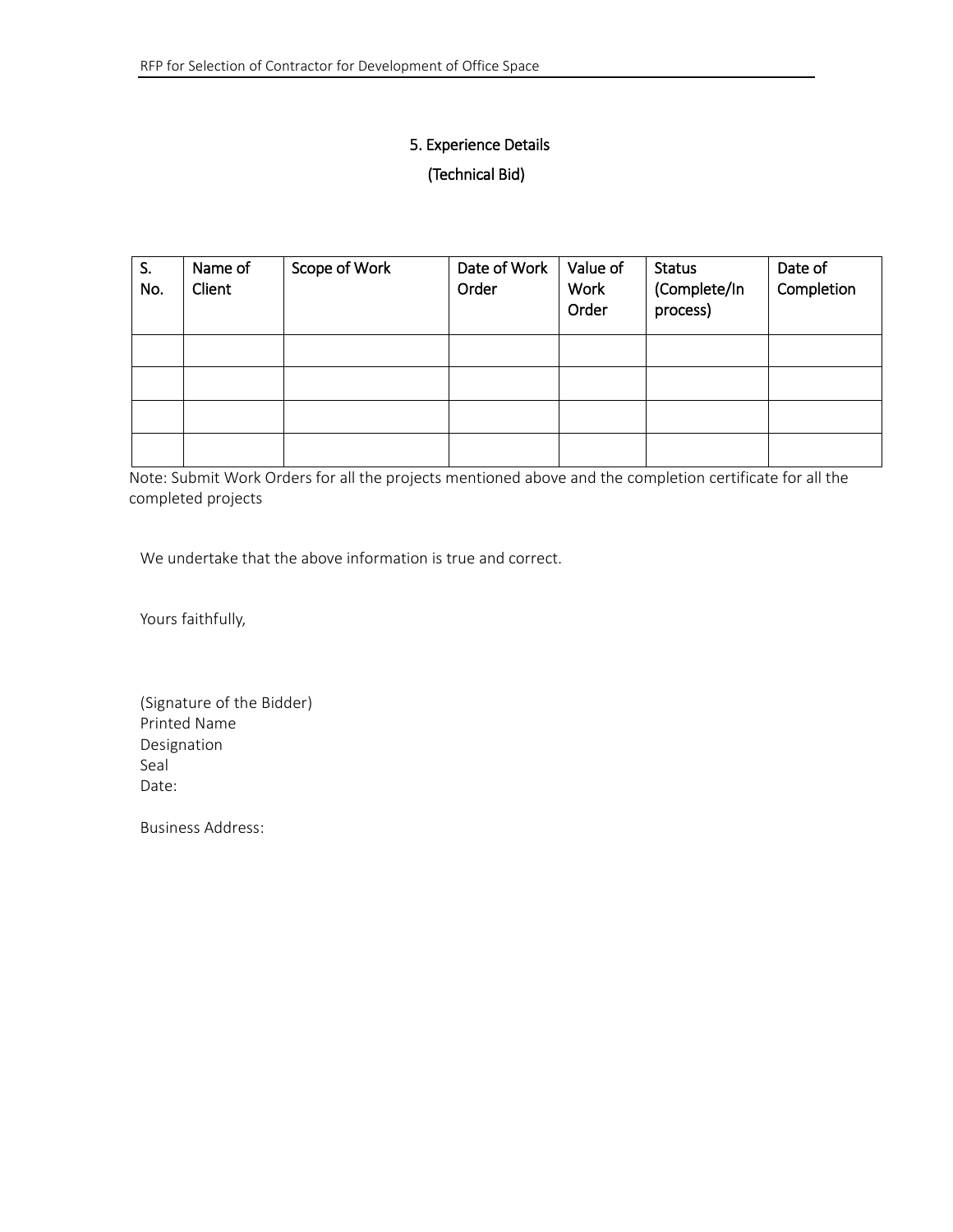# 6.Declaration Regarding Clean Track Record (Technical Bid)

<span id="page-34-0"></span>(To be enclosed in the Bid) *(To be signed and executed in non-judicial stamp paper of Rs. 10/= and notarised)*

To, The Mission Director Assam Skill Development Mission Nayantara Building 5th Floor Six Mile, Guwahati – 781022

#### Sub: RFP for selection of Contractor for Development of Office

Sir/ Madam,

I have carefully gone through the Terms & Conditions contained in the above TENDER Document. I hereby declare that my company/ organisation or any of my consortium partners, have not been debarred/black listed by any Government / Semi Government organizations in India since  $1^{st}$  of April, 2014. I further certify that I am competent officer in my company to make this declaration.

Yours faithfully,

(Signature of the Bidder) Printed Name Designation Seal Date:

Business Address: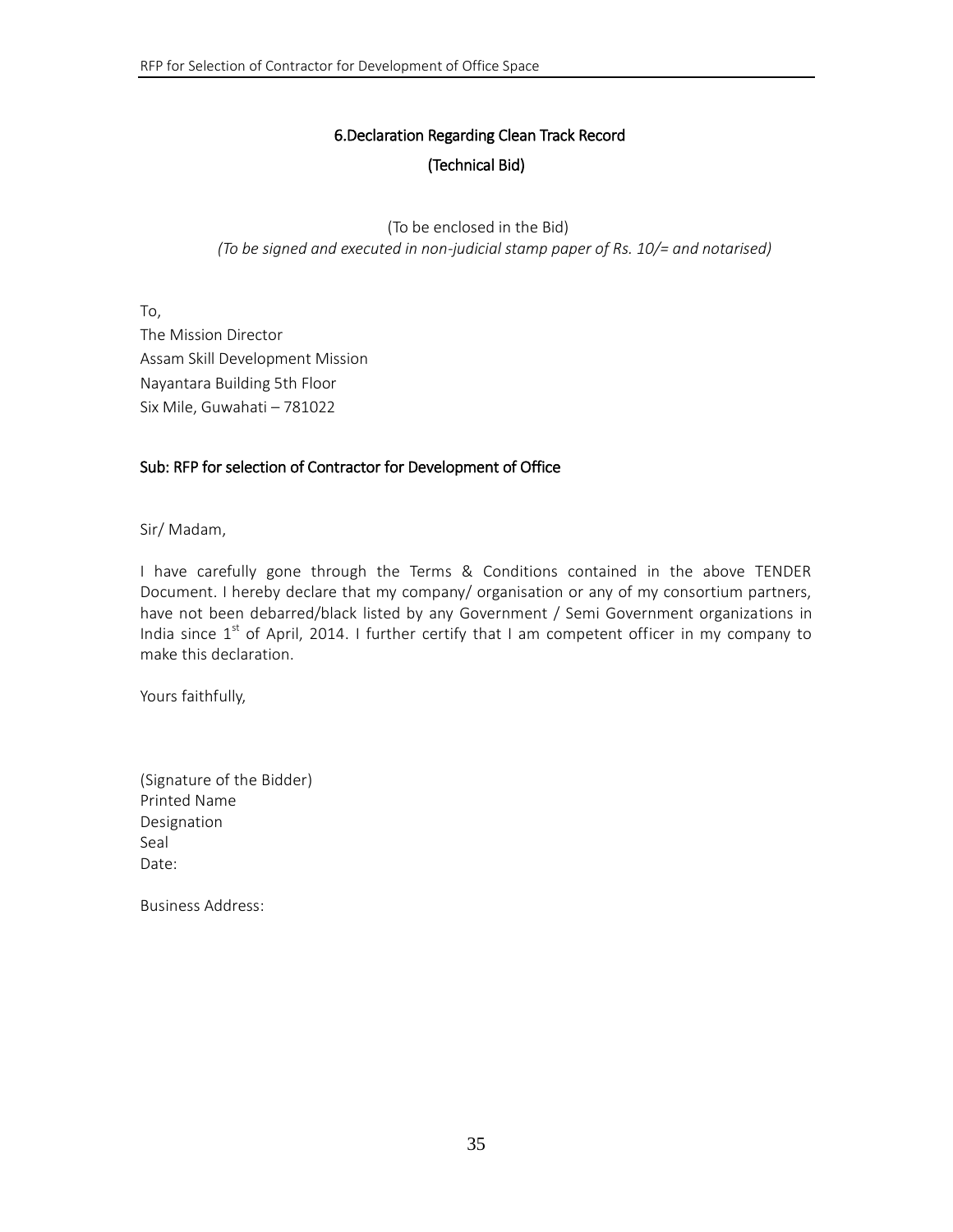# <span id="page-35-0"></span>7.Checklist for eligibility criteria & Technical Bid documents

### (Technical Bid)

| S. No. | <b>Eligibility Criteria</b>                                                                                                                                                                                                                                                                                            | <b>Documents Required</b>                                                       | <b>Status and Reference</b> |
|--------|------------------------------------------------------------------------------------------------------------------------------------------------------------------------------------------------------------------------------------------------------------------------------------------------------------------------|---------------------------------------------------------------------------------|-----------------------------|
| 1.     | Legal Entity of the bidder                                                                                                                                                                                                                                                                                             | Copy of MOA, AOA/<br>Partnership deed/<br>any other<br>constitution<br>document |                             |
| 2.     | The Bidder must have an average annual<br>turnover of at least Rs. 1 crore (Rupees<br>one Crore) in the last 3 financial years<br>2016-17, 2015-16, 2014-15.                                                                                                                                                           | Format 4: Financial<br>Details with copy of<br>Audited financial<br>statements  |                             |
| 3.     | The Bidder should have a positive net<br>worth in each of the last 3 financial<br>years 2016-17, 2015-16, 2014-15                                                                                                                                                                                                      |                                                                                 |                             |
| 4.     | The bidder should have done 3 similar<br>nature of works of 40 lakhs in last 3<br>financial years or, the bidder should<br>have done 2 similar nature of works of<br>80 lakhs in last 3 financial years or, the<br>bidder should have done 1 similar<br>nature of works of 1.2 crores in last 3<br>financial years or, | Format 5:<br>Experience details<br>with Completion<br>Certificates              |                             |
| 5.     | The bidder must have an office in<br>Guwahati.                                                                                                                                                                                                                                                                         | Copy of Trade<br>License                                                        |                             |
| 6.     | The bidder has to submit documentary<br>proof of PAN and GST                                                                                                                                                                                                                                                           | PAN & GST<br>registration<br>certificate                                        |                             |
| 7.     | The bidder should not have been<br>blacklisted by any institution of the<br>Central or State government on ground<br>of involvement of the bidder in corrupt<br>or fraudulent practices or any other<br>matter, since 1st of April, 2014.                                                                              | Format 6:<br>Declaration<br>Regarding Clean<br><b>Track Record</b>              |                             |
| 8.     | The Bidder should be empanelled with<br>State PWD/ CPWD/ Railways                                                                                                                                                                                                                                                      | Proof of<br>empanelment                                                         |                             |
| 9.     | Format 1: Covering Letter                                                                                                                                                                                                                                                                                              |                                                                                 |                             |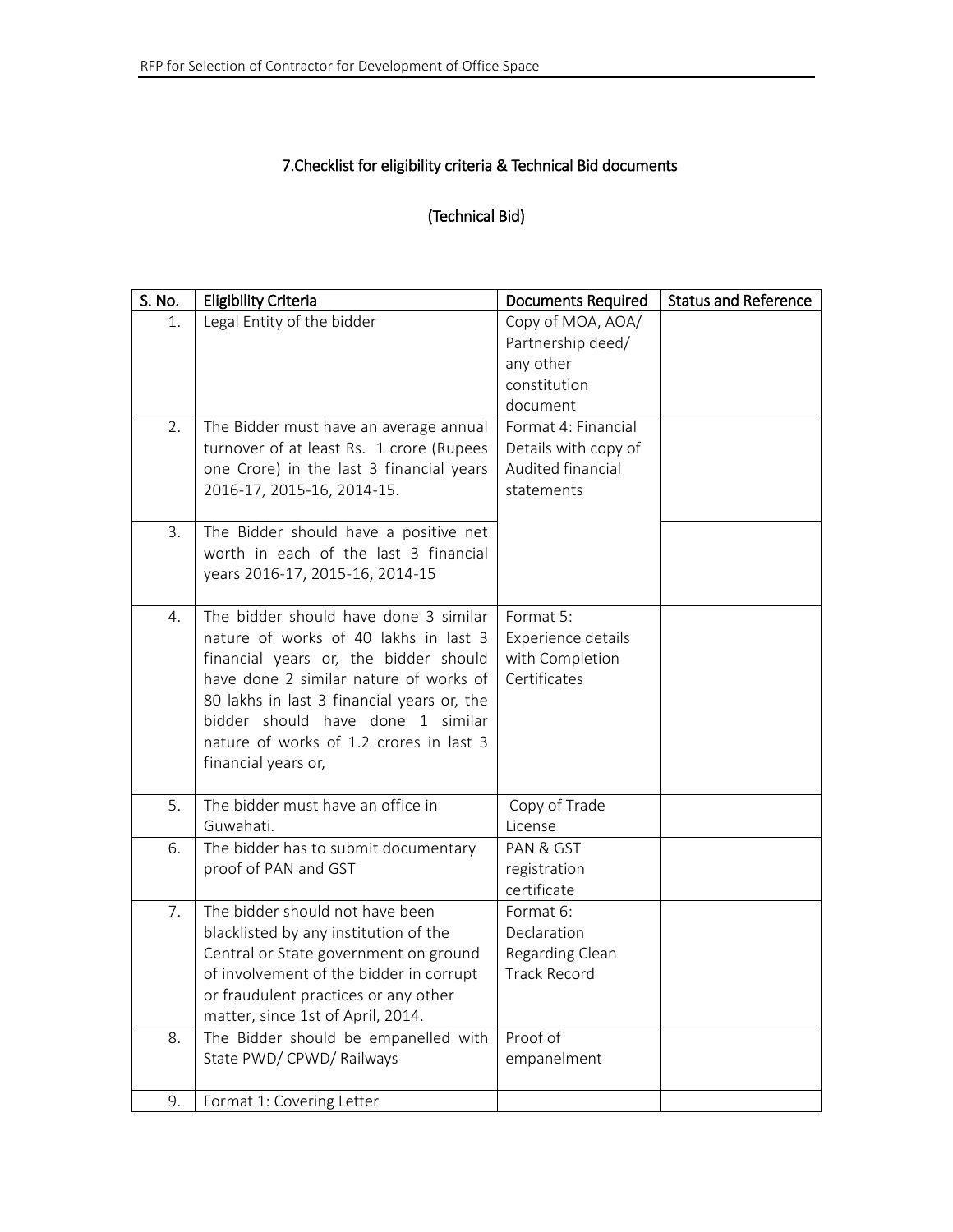| 10. | Format 2: Applicant Details         |                                                                                                                             |  |
|-----|-------------------------------------|-----------------------------------------------------------------------------------------------------------------------------|--|
| 11. | Format 3: Details of EMD and Tender |                                                                                                                             |  |
|     | Document fees                       |                                                                                                                             |  |
| 12. | EMD                                 |                                                                                                                             |  |
| 13. | Tender Document Fees                |                                                                                                                             |  |
| 14. | Signed copy of RFP                  |                                                                                                                             |  |
| 15. | Letter of Authorisation             | Board Resolution in<br>case of company,<br>Power of attorney in<br>case of others if not<br>signed by<br>Partner/Proprietor |  |
| 16. | Annexure III                        | Submit design in the<br>floor layout at<br>Annexure III                                                                     |  |

Yours faithfully,

(Signature of the Bidder) Printed Name Designation Seal Date:

<span id="page-36-0"></span>Business Address: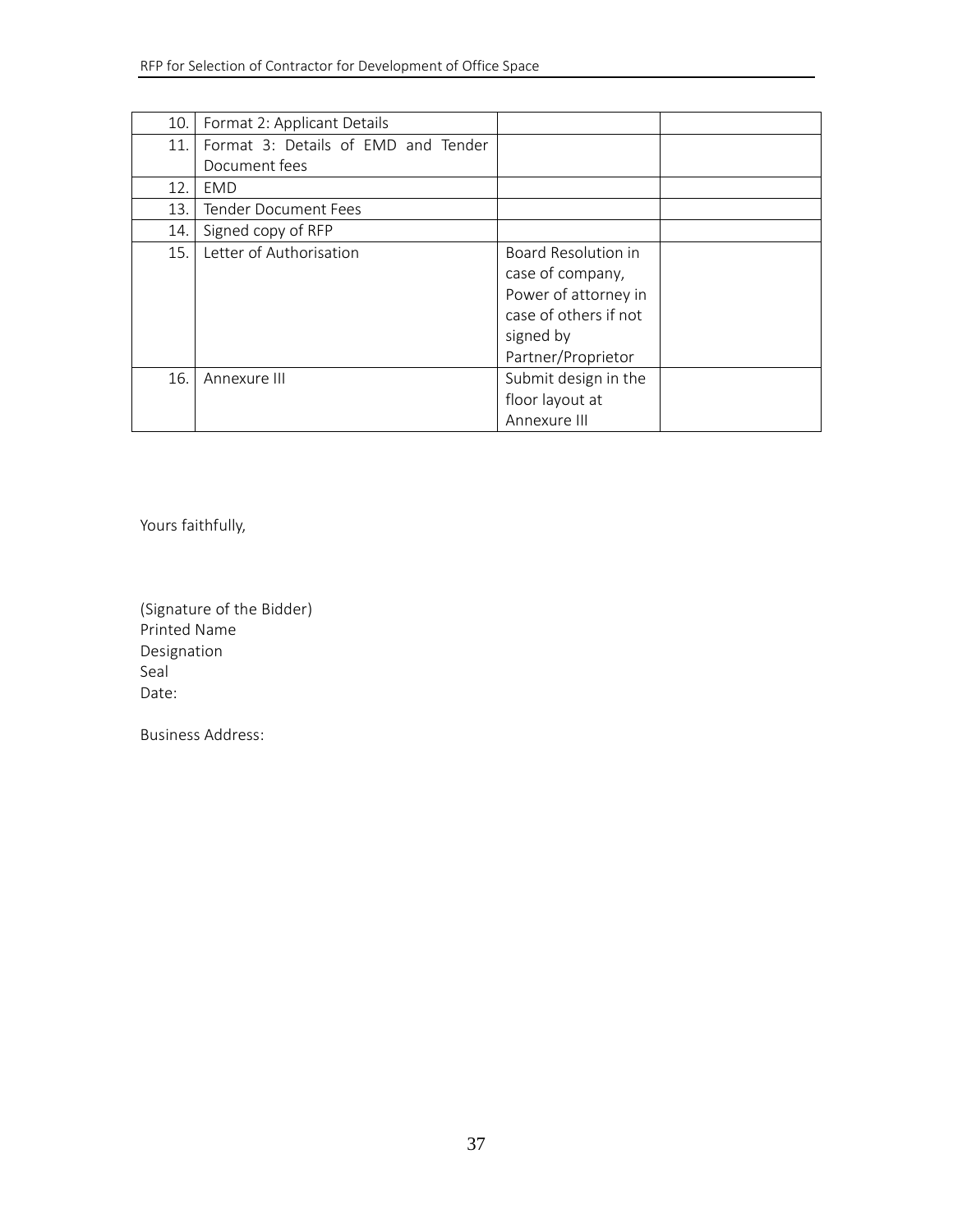#### Annexure II: Performance Bank Guarantee Format

To,

#### Mission Director

Assam Skill Development Mission Nayantara Building  $5^{th}$  Floor, Six Mile Guwahati – 781022 Email: missiondirector.asdm@gmail.com

WHEREAS ………………………………..Name and address of Contractor has undertaken, in pursuance of your Letter No…….. dated………….to provide the services to the Assam Skill Development Mission (ASDM), on terms and conditions set forth in the said letter.

AND WHEREAS it has been stipulated by you in the said letter that the Contractor shall furnish you with a Bank Guarantee by a Nationalized / Scheduled Bank for the sum specified therein as security for compliance with his obligations in accordance with the terms and conditions set forth in the said letter;

AND WHEREAS we have agreed to give the Contractor such a Bank Guarantee;

NOW THEREOF we hereby affirm that we are the Guarantor and responsible to you on behalf of the Contractor up to a total of …………………………\_ [amount of Guarantee] [in words], such sum being payable in the type sand proportions of currencies in which the Contract Price is payable, and we undertake to pay you, upon your first written demand and without cavil or argument, any sum or sums within the limits of ............................. as aforesaid without your needing to prove or to show ground so reasons for your demand for the sum specified therein.

We hereby waive the necessity of your demanding the said debt from the Contractor before presenting us with the demand.

We further agree that no change or addition to or other modification of the terms of the Contract of the services to be performed there under or of any of the Contract documents which may be made between you and the Contractor shall in any way release us from any liability under this guarantee, and whereby by waive notice of any such change, addition or modification.

The liability of the Bank under this Guarantee shall not be affected by any change in the constitution of the Contractor or of the Bank.

Notwithstanding anything contained herein before, our liability under this guarantee is restricted to Rs………………………….. and the guarantee shall remain valid till unless a claim or a demand or a request for extension in writing is made upon us on or before………………… all our liability under this guarantee shall cease.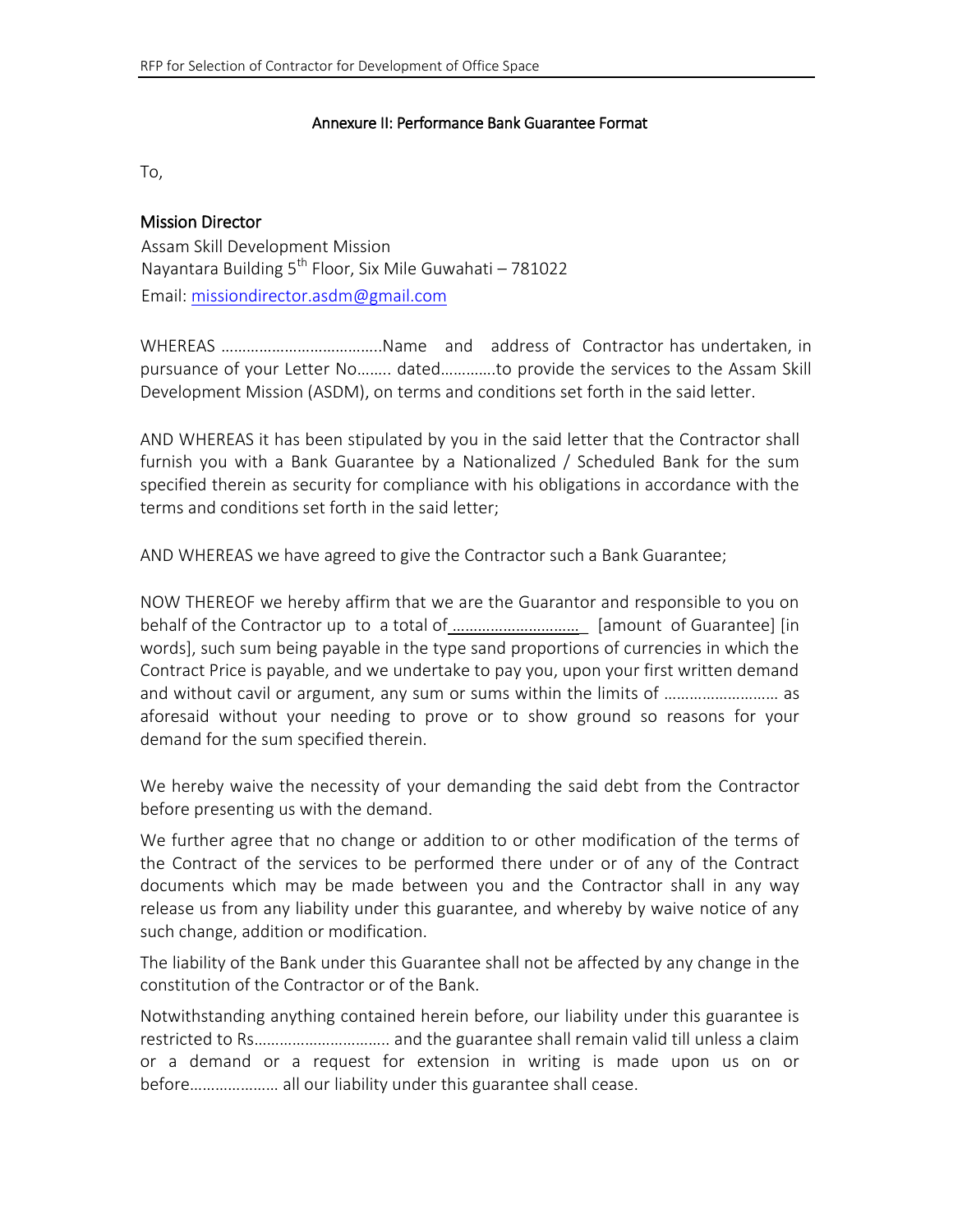This guarantee shall be valid for 6 months from the date of a foresaid letter and may be extendable, if required.

Signature & Seal of the Guarantor

Witness: